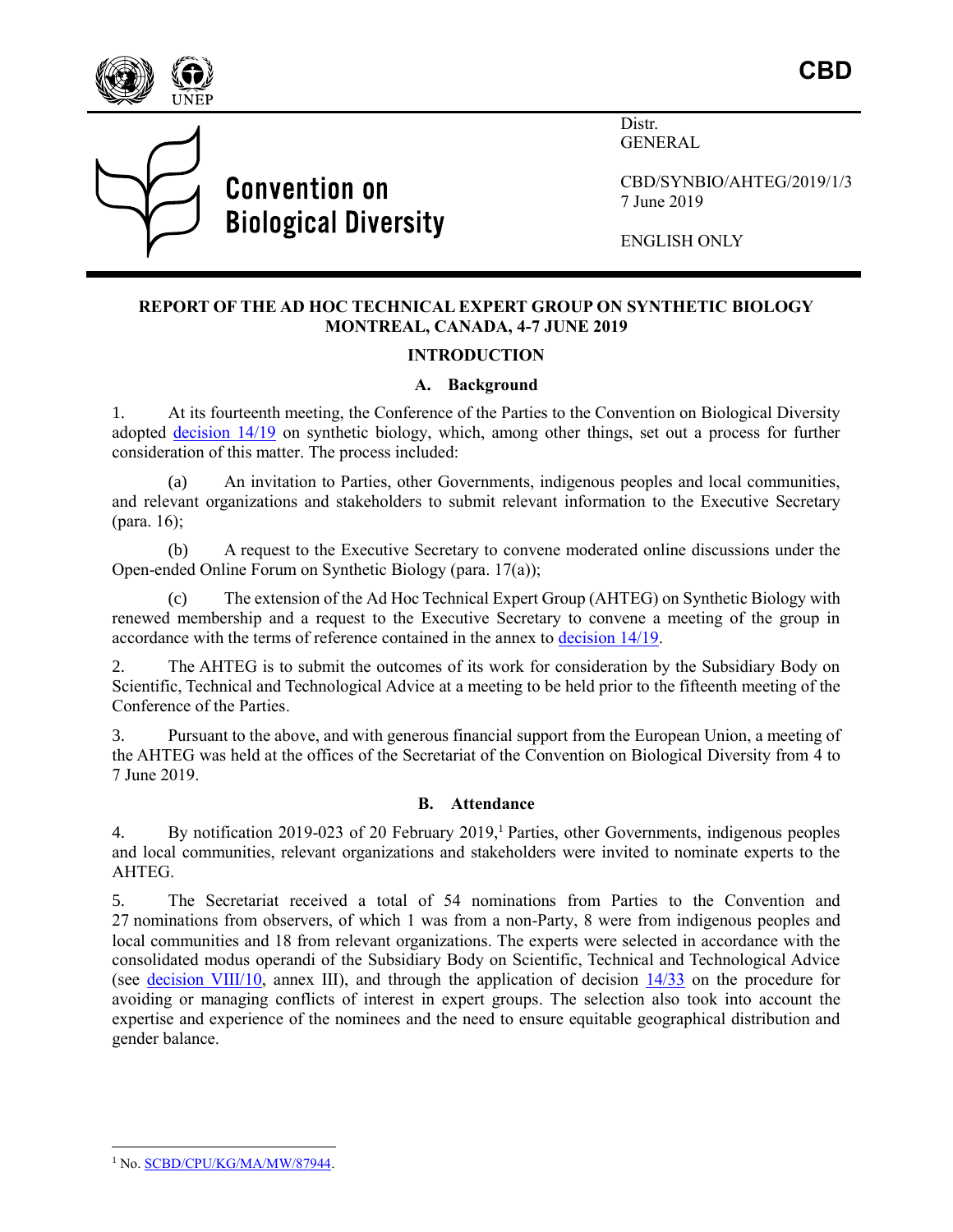6. Following consultation with the Bureau of the Subsidiary Body on Scientific, Technical and Technological Advice, the composition of the AHTEG was announced in notification 2019-037 of 5 April 2019. 2

7. Experts nominated by Australia, Austria, Belarus, Benin, Brazil, Bulgaria, Canada, China, Colombia, Cuba, Ecuador, Germany, Madagascar, Malaysia, Namibia, Norway, the Republic of Moldova, Serbia, Slovenia, South Africa, the Syrian Arab Republic and Viet Nam attended the meeting. The experts from the Philippines, Mexico and Sudan, who had been selected and invited, were unable to attend the meeting. An expert from the United States of America (a non-Party to the Convention) also attended the meeting.

8. Two experts nominated by the following organizations representing indigenous peoples and local communities participated in the meeting: La Red de Mujeres Indígenas sobre Biodiversidad de América Latina y el Caribe and Ole Siosiomaga Society Inc.

9. Experts nominated by the following organizations also participated in the meeting: ETC Group, EuropaBio, Federation of German Scientists, GenØk, International Union for Conservation of Nature, J. Craig Venter Institute, North Carolina State University, Third World Network and World Health Organization.

# **ITEM 1. OPENING OF THE MEETING**

10. The meeting was opened at 9 a.m. on Tuesday, 4 June 2019, by the Executive Secretary of the Convention. She welcomed the experts and highlighted the importance of the topic of synthetic biology, indicating that it holds much promise but also potential risks. She encouraged the AHTEG members to share their technical expertise and to learn from one another in order to achieve better understanding of the challenges and opportunities presented by synthetic biology. A special mention was made of the many women active in the field of synthetic biology who were ready to contribute to the discussions of the AHTEG.

11. The Executive Secretary underlined that discussions on the development of the post-2020 global biodiversity framework must be mindful of technological changes and how they may impact biodiversity in the future. She emphasized the history of the Convention in bringing together different points of view to achieve common understanding on some of the most challenging issues of our time.

# **ITEM 2. ORGANIZATIONAL MATTERS**

12. The AHTEG elected Ms. Maria de Lourdes Torres and Mr. Casper Linnestad as co-chairs of the meeting.

13. The group adopted the following agenda on the basis of the provisional agenda [\(CBD/SYNBIO/AHTEG/2019/1/1\)](https://www.cbd.int/doc/c/5e6f/c5ea/a4613a69d22f5b956464cd29/synbio-ahteg-2019-01-01-en.pdf) prepared by the Secretariat:

- 1. Opening of the meeting.
- 2. Organizational matters.
- 3. Consideration of topics as mandated by the Conference of the Parties:
	- 3.1. New technological developments in synthetic biology;
	- 3.2. Synthetic biology applications that are in early stages of research and development, vis-à-vis the three objectives of the Convention;
	- 3.3. Synthetic biology organisms that may fall outside the definition of living modified organisms as per the Cartagena Protocol;
	- 3.4. The state of knowledge on the potential environmental impacts of applications of synthetic biology, including those applications that involve organisms containing engineered gene drives;

 $\overline{a}$ 

<sup>2</sup> No[. SCBD/CPU/KG/MA/MW/87944.](https://www.cbd.int/doc/notifications/2019/ntf-2019-037-bs-en.pdf)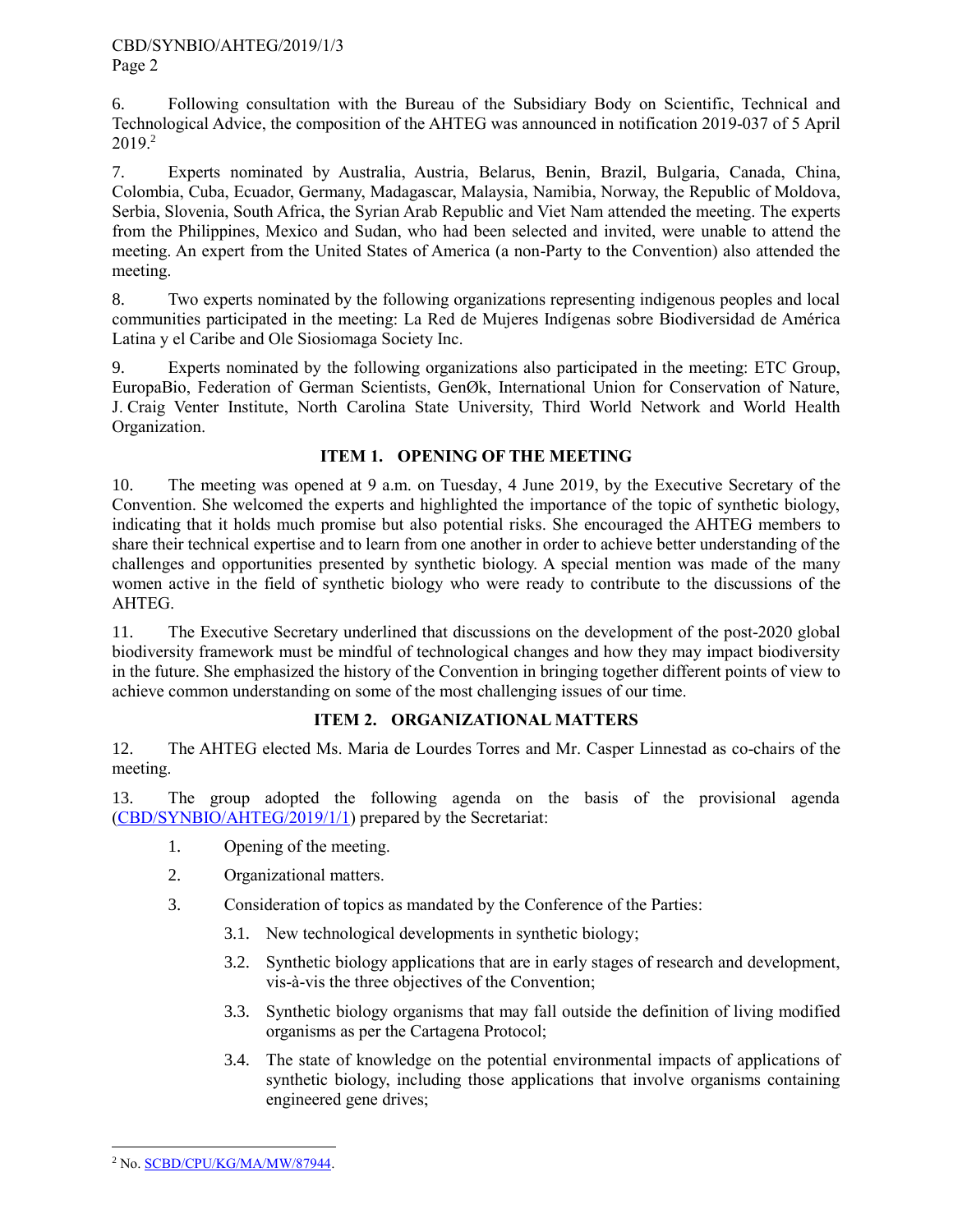- 3.5. Options for regular horizon scanning, monitoring and assessing of developments;
- 3.6. Relationship between synthetic biology and the criteria set out in decision IX/29, paragraph 12.
- 4. Other matters.

 $\overline{\phantom{a}}$ 

- 5. Adoption of the report.
- 6. Closure of the meeting.

14. The group agreed on the organization of its work as outlined in annex I to the annotated provisional agenda [\(CBD/SYNBIO/AHTEG/2019/1/1/Add.1\)](https://www.cbd.int/doc/c/bfc9/313a/a20d89511a65dc8e6a8c77b7/synbio-ahteg-2019-01-01-add1-en.pdf).

# **ITEM 3. CONSIDERATION OF TOPICS AS MANDATED BY THE CONFERENCE OF THE PARTIES**

15. Under this agenda item, the Secretariat recalled the process and requests set out in decision 14/19 and introduced a note by the Executive Secretary summarizing the activities on synthetic biology [\(CBD/SYNBIO/AHTEG/2019/1/2\)](https://www.cbd.int/doc/c/ce25/cb28/e5146103f15a131dd39103f0/synbio-ahteg-2019-01-02-en.pdf) and four background documents: a synthesis of submissions [\(CBD/SYNBIO/AHTEG/2019/INF/1\)](https://www.cbd.int/doc/c/c93c/89f9/f3475a407ceb2371303a030f/synbio-ahteg-2019-01-inf-01-en.pdf); a synthesis of discussions of the Online Forum [\(CBD/SYNBIO/AHTEG/2019/INF/2\)](https://www.cbd.int/doc/c/a89d/c150/9f872abc4831109ed8d03988/synbio-ahteg-2019-01-inf-02-en.pdf); a list of references [\(CBD/SYNBIO/AHTEG/2019/INF/3\)](https://www.cbd.int/doc/c/335e/d1bf/4764e0323393df18f259a291/synbio-ahteg-2019-01-inf-03-en.pdf); and information for deliberations on agenda item 3.4 [\(CBD/SYNBIO/AHTEG/2019/INF/4\)](https://www.cbd.int/doc/c/b512/a227/b9ab92674c7c8d453a220f9d/synbio-ahteg-2019-01-inf-04-en.pdf).

16. The co-chairs recalled the common understanding from the 2015 meeting of the AHTEG that the term "components" would refer to parts used in a synthetic biology process (for example, a DNA molecule), and the term "products" would refer to the resulting output of a synthetic biology process (for example, a chemical substance), and to consider both "components" and "products" as non-living entities. They also recalled paragraph 4 of decision [XIII/17,](https://www.cbd.int/doc/decisions/cop-13/cop-13-dec-17-en.pdf) whereby the Conference of the Parties acknowledged the operational definition of synthetic biology<sup>3</sup> and considered it useful as a starting point for the purpose of facilitating scientific and technical deliberations under the Convention and its Protocols. The co-chairs indicated that the AHTEG would work on the basis of that common understanding and the operational definition.

# **3.1. New technological developments in synthetic biology**

17. Under this item, the experts were invited to take stock of new technological developments in synthetic biology since the last meeting of the AHTEG, in 2017, including the consideration, among other things, of concrete applications of genome editing if they relate to synthetic biology, in order to support a broad and regular horizon scanning process.

# **3.2. Synthetic biology applications that are in early stages of research and development, vis-à-vis the three objectives of the Convention**

18. Under this item, the experts were invited to prepare a forward-looking report on synthetic biology applications that are in early stages of research and development vis-à-vis the three objectives of the Convention, by compiling and analysing information, including but not limited to peer-reviewed published literature.

# **3.3. Synthetic biology organisms that may fall outside the definition of living modified organisms as per the Cartagena Protocol**

19. Under this item, the experts considered whether any living organism developed thus far through new developments in synthetic biology fell outside the definition of a living modified organism (LMO) as per the Cartagena Protocol on Biosafety.

<sup>&</sup>lt;sup>3</sup> "Synthetic biology is a further development and new dimension of modern biotechnology that combines science, technology and engineering to facilitate and accelerate the understanding, design, redesign, manufacture and/or modification of genetic materials, living organisms and biological systems".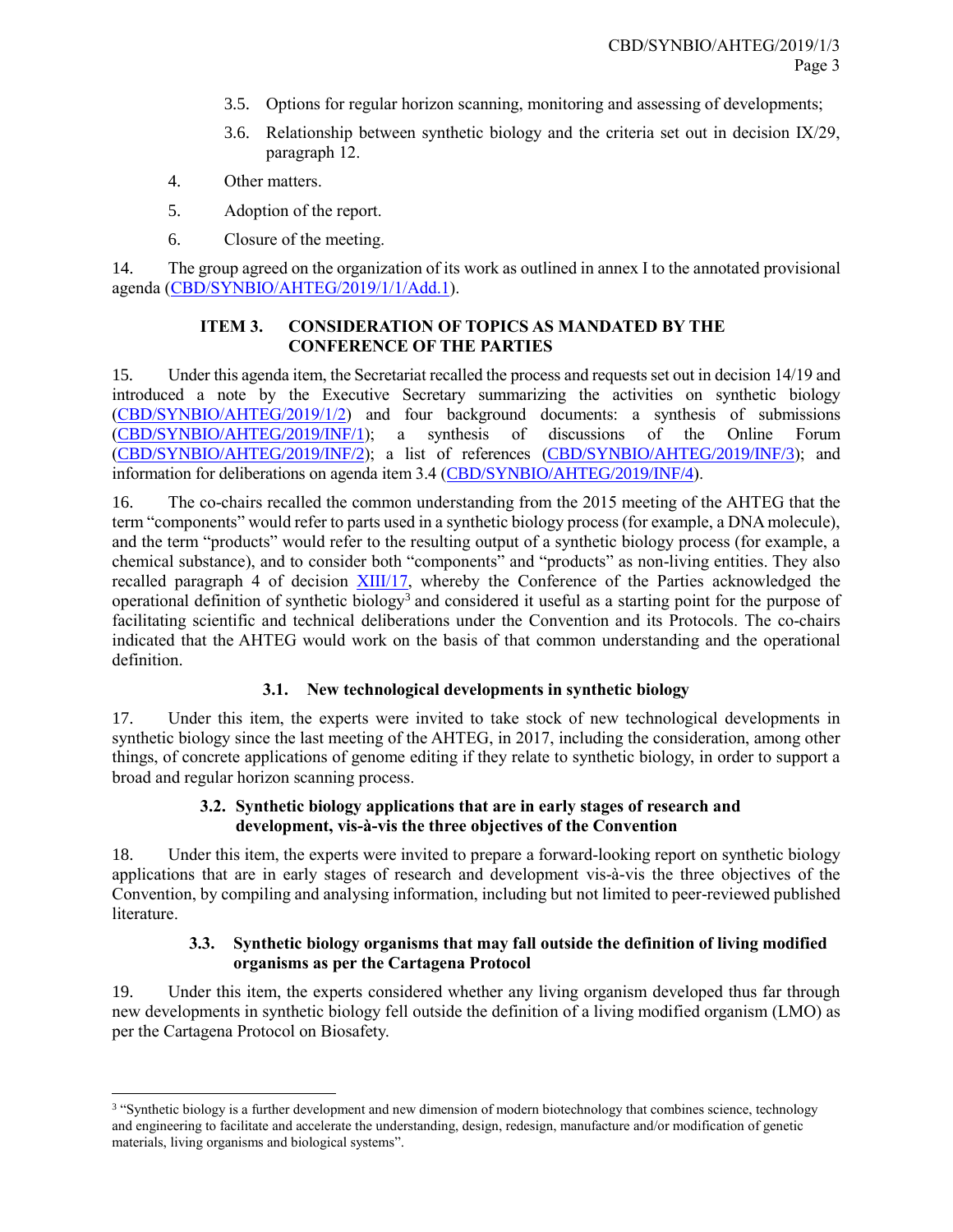## **3.4. The state of knowledge on the potential environmental impacts of applications of synthetic biology, including those applications that involve organisms containing engineered gene drives**

20. Under this item, the experts were invited to undertake a review of the current state of knowledge by analysing information, including but not limited to peer-reviewed published literature, on the potential positive and negative environmental impacts, taking into account human health, cultural and socioeconomic impacts, especially with regard to the value of biodiversity to indigenous peoples and local communities, of current and near-future applications of synthetic biology, including those applications that involve organisms containing engineered gene drives, taking into account the traits and species potentially subject to release and the dynamics of their dissemination, as well as the need to avoid duplication with the work on risk assessment under the Cartagena Protocol on Biosafety.

# **3.5. Options for regular horizon scanning, monitoring and assessing of developments**

21. Under this item, the experts considered options for carrying out the regular horizon scanning, monitoring and assessing of developments referred to in paragraph 3 of decision 14/19.

# **3.6. Relationship between synthetic biology and the criteria set out in decision IX/29, paragraph 12**

22. Under this item, the experts were invited to provide advice on the relationship between synthetic biology and the criteria set out in decision IX/29, paragraph 12, in order to contribute to the completion of the assessment requested in decision [XII/24,](https://www.cbd.int/doc/decisions/cop-12/cop-12-dec-24-en.pdf) paragraph 2, building on the preliminary analysis prepared by the Executive Secretary in document [CBD/SBSTTA/22/INF/17.](https://www.cbd.int/doc/c/0bc5/ef82/a4da41e530a897de6abc3ca7/sbstta-22-inf-17-en.pdf)

23. The outcomes of the group's deliberations on each of these agenda sub-items are outlined in annex I below.

# **ITEM 4. OTHER MATTERS**

24. The AHTEG recognized the need for capacity-building for developing countries and indigenous peoples and local communities and other actors to enable them to engage in the assessment of actual and potential impacts of synthetic biology. It also noted the need for the participation of youth and indigenous peoples and local communities in activities related to synthetic biology carried out under the Convention. It considered that appropriate communication and engagement with communities was important for building the necessary understanding for informed consideration. The AHTEG also considered that, although the need for capacity development had been repeatedly noted, more support was needed in that regard. The need for technology transfer was also noted.

25. Some members suggested that there might be a gap in procedures under the Convention for assessment of organisms, components and products of synthetic biology and that any such gap would need to be addressed.

# **ITEM 5. ADOPTION OF THE REPORT**

26. The co-chairs introduced the draft report of the meeting, which was adopted as orally amended.

# **ITEM 6. CLOSURE OF THE MEETING**

27. Following the customary exchange of courtesies, the meeting was closed at 11:30 pm on Friday, 7 June 2019.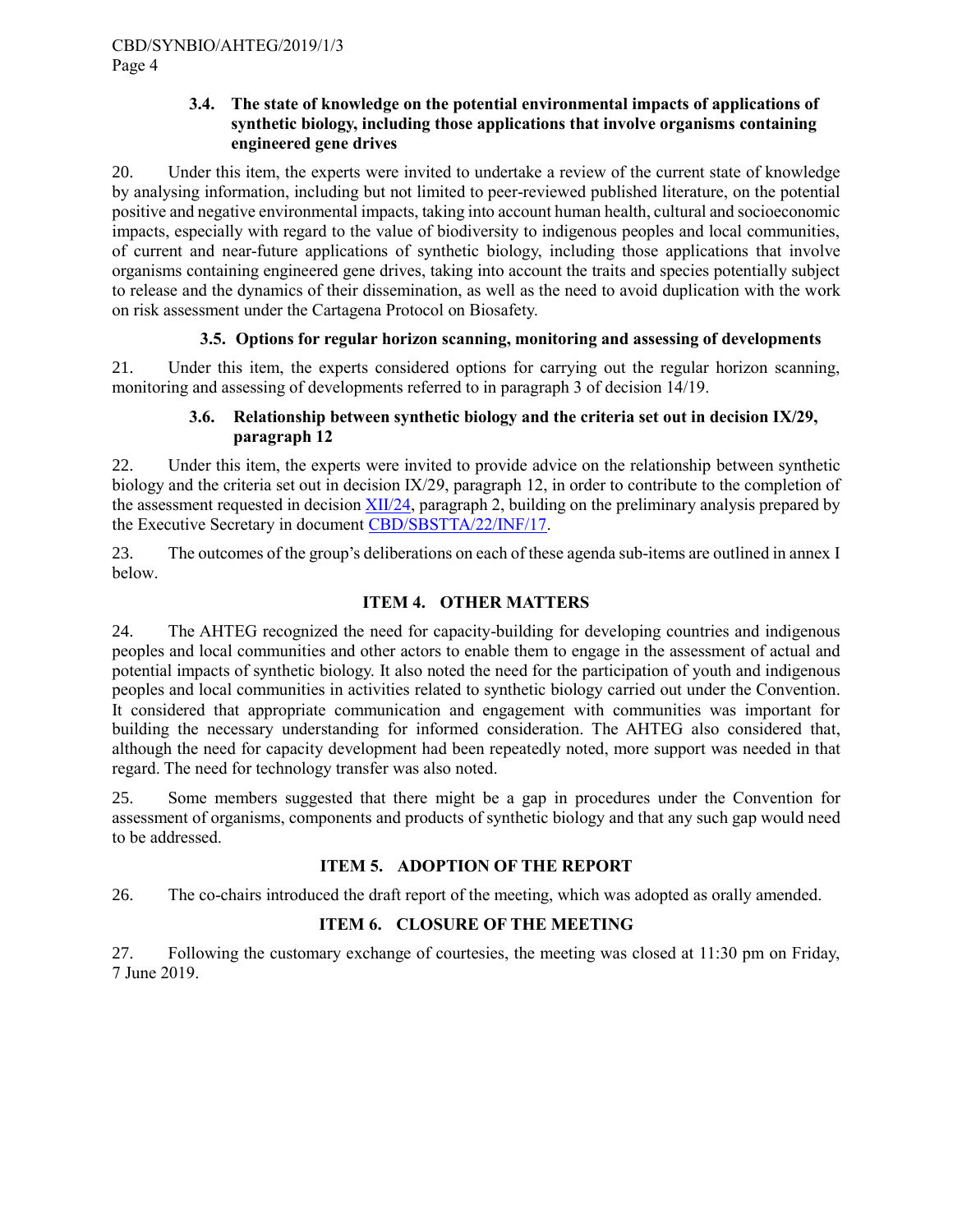#### *Annex I*

# **OUTCOMES OF THE MEETING OF THE AD HOC TECHNICAL EXPERT GROUP ON SYNTHETIC BIOLOGY**

1. The AHTEG recognized that the different elements of its mandate were interrelated and that there may be some overlap in the discussions on these elements. It considered that new technological developments (addressed under its agenda item 3.1) was a broad topic while synthetic biology applications in early stages of research and developments (addressed under item 3.2) was more concrete. It also noted that the discussions under a number of items, particularly 3.1, 3.2 and 3.4, could inform consideration of the process for broad and regular horizon scanning, monitoring and assessment<sup>4</sup> addressed under item 3.5.

2. The AHTEG recognized that the submissions of information and the online forum had provided important and useful information for its deliberations. It also recognized, however, that the online forum may have had limitations, for example, for those who come from an oral tradition of communication or whose mother tongue is not English.

3. The AHTEG also expressed its appreciation for the compilation of the bibliographic references (CBD/SYNBIO/AHTEG/2019/1/INF/3), which had served as a useful source of information. It agreed that it would be beneficial if the Secretariat continued to update this document as new research on synthetic biology was published.

# **I. NEW TECHNOLOGICAL DEVELOPMENTS IN SYNTHETIC BIOLOGY**

4. The AHTEG recalled the discussions on recent technological developments in the field of synthetic biology during its 2017 meeting, and noted that the outcomes of that discussion remain relevant.

5. The AHTEG noted that new technological developments could be grouped into trends that could inform a process for horizon scanning, monitoring and assessment. The Group identified a number of trends as follows, recognizing that this list is not exhaustive:

(a) Increased field testing of organisms, components and products derived from new developments in synthetic biology;

(b) Increased development of technologies that genetically modify organisms directly in the field;

(c) A shift to the development of synthetic biology for environmental, conservation, agricultural and health uses (some examples are provided in paragraph 12 below);

(d) Increasing sophistication of methods, including, for example, new genome editing techniques, more complex metabolic engineering, the recoding of genomes, and the use of artificial intelligence/machine learning for the redesign of biological systems;

The use of transient modification of organisms, including, for example, through the use of synthetic double-stranded RNA molecules, nano-particles and genetically modified viruses;

(f) Ability to produce new synthetic biomolecules using non-canonical nucleotides and amino acids;

(g) The use of synthetic biology for non-biological purposes, for example in data storage.

6. It was noted that the technological developments mentioned within the various trends referred to above could be at different stages of progress and may be more advanced in some countries than in others.

l

<sup>4</sup> In decision 14/19, paragraph 3, the Conference of the Parties agreed "that broad and regular horizon scanning, monitoring and assessing of the most recent technological developments is needed for reviewing new information regarding the potential positive and potential negative impacts of synthetic biology vis-à-vis the three objectives of the Convention and those of the Cartagena Protocol and Nagoya Protocol". The phrase "horizon scanning, monitoring and assessment" is used in the text that follows to refer to this process.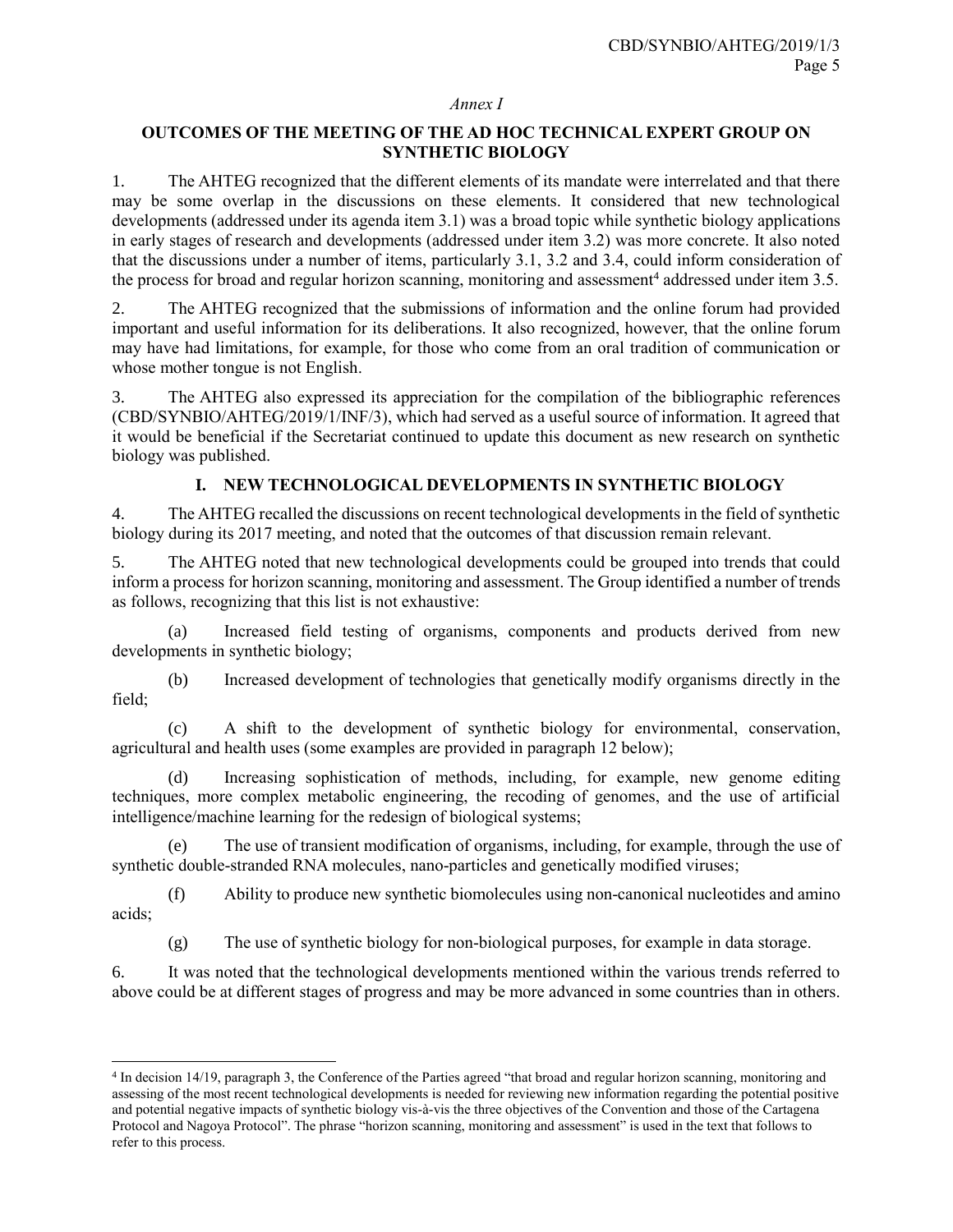## CBD/SYNBIO/AHTEG/2019/1/3 Page 6

7. The potential dual use nature of some advances in synthetic biology might raise biosecurity concerns in relation to the three objectives of the Convention.<sup>5</sup>

8. In taking stock of new technological developments in synthetic biology, the AHTEG acknowledged the importance of considering the speed of development, geographic spread and availability and accessibility of tools and expertise. These factors may, among other things, pose challenges to the capacity to conduct risk assessment and the ability to understand the full range of possible impacts.

## **II. SYNTHETIC BIOLOGY APPLICATIONS THAT ARE IN EARLY STAGES OF RESEARCH AND DEVELOPMENT, VIS-À-VIS THE THREE OBJECTIVES OF THE CONVENTION**

9. The AHTEG recognized that synthetic biology applications are at different stages of research and development and that, therefore, their relation to the objectives of the Convention should not be generalized.

10. The AHTEG recalled that, in decision 14/19, paragraph 5, the Conference of the Parties had recognized that synthetic biology applications could pose challenges to the ability of some countries, especially developing countries which might lack the necessary capacity, to assess the potential impacts in relation to the three objectives of the Convention. Such applications could, for example, have cultural and socioeconomic impacts over a large geographic area and in locations far from the place of use.

11. It was noted that indigenous peoples and local communities could have different perspectives, different ways of perceiving potential impacts and be impacted differently by synthetic biology applications in relation to the objectives of the Convention, since, for indigenous peoples and local communities, natural elements are living entities. It was recalled that the free, prior informed consent of potentially affected indigenous peoples and local communities should be sought or obtained.

12. Recognizing the similarities between this topic and the discussion on new technological developments in synthetic biology (see section I above), the AHTEG identified the following as examples of specific synthetic biology applications, chosen primarily from those that are in early stages of research and development (R and D), that may be relevant to the three objectives of the Convention:

- (a) Applications intended for use in the environment in managed and wild populations:
	- (i) Genetically engineered nitrogen-fixing bacteria and other genetically engineered bacteria/viruses for agriculture – some close to or at field trials;
	- (ii) Genetically engineered bacteria for such environmental applications as bioremediation, biodegradation and biomining – various stages of R and D;
	- (iii) Engineered gene drive system in mice for conservation purposes, control of vector-borne disease and agricultural pests, medical research – early laboratory R and D stage;
	- (iv) Engineered gene drives in a few mosquito species for potential control of vectorborne diseases through either population collapse or to interrupt the ability to transmit disease – laboratory R and D stage;
	- (v) Engineered gene drive for an agricultural pest (spotted wing *Drosophila*) laboratory R and D stage;
	- (vi) Genetically engineered sorghum to produce a new synthetic protein to improve digestibility for food and feed – early field trial stage;
	- (vii) Insect delivery of modified viruses for the modification of crops (horizontal environmental genetic alteration agents (HEGAAs)) for biodefense, agriculture – early laboratory R and D stage;
	- (viii) Improving the resilience of wild animal and plant populations, for example the ability of genetically engineered corals to withstand stress – early laboratory R and D stage;

 $\overline{a}$ <sup>5</sup> See also paragraph 19 of the 2017 AHTEG report [\(CBD/SYNBIO/AHTEG/2017/1/3\)](https://www.cbd.int/doc/c/aa10/9160/6c3fcedf265dbee686715016/synbio-ahteg-2017-01-03-en.pdf).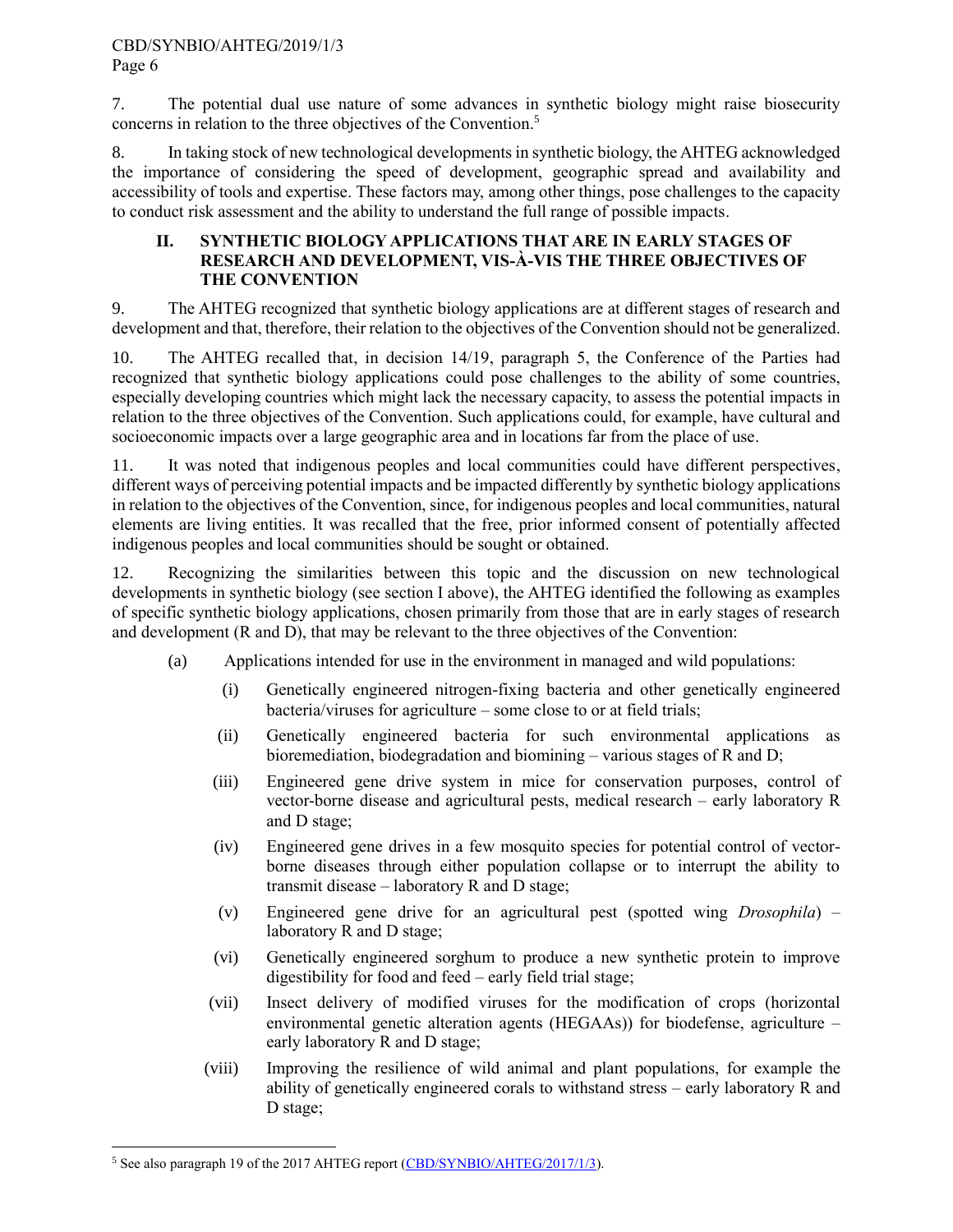- (ix) Transient modification of agricultural plants through, for example RNAi spray (nonliving biopesticide) – laboratory R and D stage;
- (x) Cyanobacteria production platforms (i.e. engineered for the photosynthetic production of fuels and fine chemicals) in contained environmental facilities – laboratory R and D stage;
- (b) Applications intended for use in the laboratory:
	- (i) Development of protocells and minimal cells for basic research early stage laboratory research;
	- (ii) Applications to produce non-native nucleotides and amino acids inside the cell (novel engineered synthetic pathways) for basic research and production of pharmaceuticals – early stage R and D;
	- (iii) Development of synthetic virus-like assemblies for drug delivery and vaccine applications (synthetic nucleocapsids) for human health and perhaps animal health – early laboratory R and D stage;
	- (iv) Re-creation of an extinct infectious horsepox virus from chemically synthesized DNA fragments, for the purpose of creating a smallpox vaccine. This demonstrated proof of concept of *de novo* synthesis of a complex virus (health implications, biosecurity concerns);
- (c) Applications with intended use in both the environment and the laboratory:
	- (i) Genetically engineered bio-containment systems within the cell, primarily for use in the environment but also some laboratory applications – various stages of R and D;
	- (ii) Biofoundries (i.e., highly automated service laboratories) that engineer microbes for a variety of purposes – biofoundries exist now, products in various stages of R and D and on the market;
	- (iii) Genetically engineered plants to produce recombinant polyclonal antibodies against snake venom toxins – early laboratory R and D stage.

# **III. SYNTHETIC BIOLOGY ORGANISMS THAT MAY FALL OUTSIDE THE DEFINITION OF LIVING MODIFIED ORGANISMS AS PER THE CARTAGENA PROTOCOL**

13. The AHTEG noted that both legal and technical considerations inform the question of whether a synthetic biology organism falls within or outside the definition of "living modified organism" as per the Cartagena Protocol.

14. The AHTEG recalled the statement from its [2017 report](https://www.cbd.int/doc/c/aa10/9160/6c3fcedf265dbee686715016/synbio-ahteg-2017-01-03-en.pdf) whereby it had noted that "indigenous peoples and local communities regarded all components of Mother Nature as living entities."

15. The AHTEG discussed a number of examples that had been identified through the submissions and the online forum, of synthetic biology organisms that may fall outside the definition of "living modified organism" (see [CBD/SYNBIO/AHTEG/2019/1/2,](https://www.cbd.int/doc/c/ce25/cb28/e5146103f15a131dd39103f0/synbio-ahteg-2019-01-02-en.pdf) para. 17).

16. From these examples, it was acknowledged that both virus-like macromolecular assemblies and protocells were not living organisms.

17. Views differed on whether organisms whose genomes had been edited without the use of nucleic acids using only protein reagents introduced into the cell, for example by ZFN/TALEN/MN applications, would fall under the definition of "living modified organism".

18. In addition, the AHTEG considered that it was unclear whether some transiently modified organisms fall within or outside the definition of "living modified organism".

19. In this light, the AHTEG recalled the related discussion reflected in its [2017 report](https://www.cbd.int/doc/c/aa10/9160/6c3fcedf265dbee686715016/synbio-ahteg-2017-01-03-en.pdf) in which the AHTEG concluded "that most living organisms already developed or currently under research and development through techniques of synthetic biology, including organisms containing engineered gene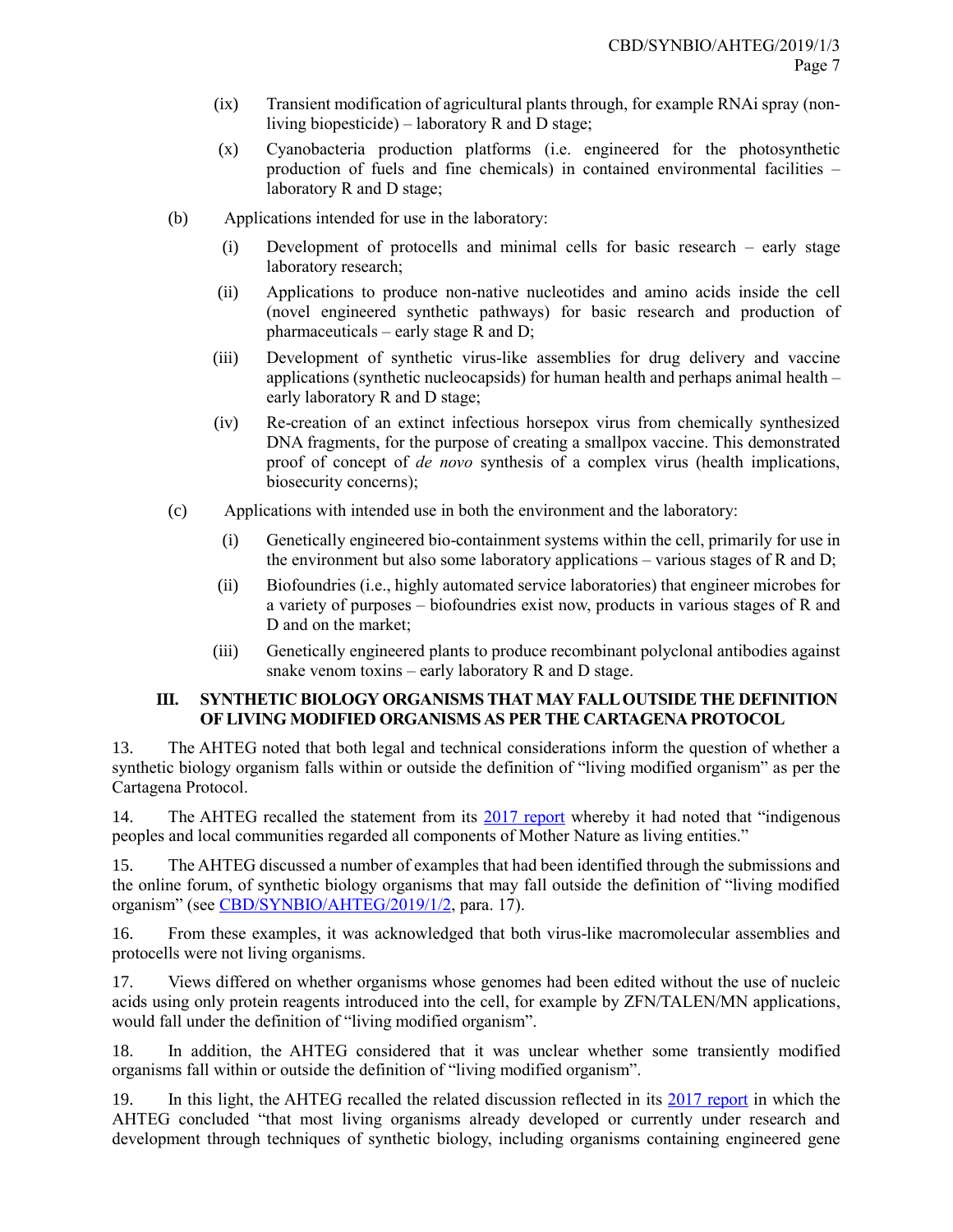## CBD/SYNBIO/AHTEG/2019/1/3 Page 8

drives, fell under the definition of LMOs as per the Cartagena Protocol." The AHTEG agreed that this conclusion was still valid.

20. The AHTEG also noted, however, that, given the rapid developments in the field, it may be possible that synthetic biology organisms developed in the future could fall outside the definition of "living modified organism" in the Protocol. Were such a situation to arise, it was recognized that the relevant obligations in the Convention would continue to apply.

21. In discussing the use of terms in Article 3 of the Cartagena Protocol, the AHTEG considered how interpretations of these definitions are now being challenged by new technological developments. It was noted, however, that the Convention contains a definition of "biotechnology" which is broader than the definition of "modern biotechnology" in the Cartagena Protocol, and it was recognized that all Parties to the Convention have obligations with regard to biotechnology and living modified organisms and that the Conference of the Parties has adopted decisions with regard to organisms, components and products of synthetic biology.

22. The AHTEG agreed that it would be important to take a coordinated, complementary and non-duplicative approach on issues related to synthetic biology under the Convention and the Cartagena Protocol.

**IV. THE CURRENT STATE OF KNOWLEDGE BY ANALYSING, INCLUDING BUT NOT LIMITED TO PEER REVIEWED PUBLISHED LITERATURE, ON THE POTENTIAL POSITIVE AND NEGATIVE ENVIRONMENTAL IMPACTS OF CURRENT AND NEAR FUTURE APPLICATIONS OF SYNTHETIC BIOLOGY, INCLUDING THOSE APPLICATIONS THAT INVOLVE ORGANISMS CONTAINING ENGINEERED GENE DRIVES, TAKING INTO ACCOUNT HUMAN HEALTH, CULTURAL AND SOCIOECONOMIC IMPACTS, ESPECIALLY WITH REGARD TO THE VALUE OF BIODIVERSITY TO INDIGENOUS PEOPLES AND LOCAL COMMUNITIES**

23. The AHTEG highlighted the challenges associated with addressing its mandate under point (c) of its terms of reference, noting that undertaking a review of the current state of knowledge is a complex task.

24. The AHTEG noted that the review of the current state of knowledge may provide valuable contributions towards a broad and regular horizon scanning, monitoring and assessment exercise.

25. It also noted that there were multiple factors highlighted in the terms of reference which may require a structured approach or framework in order to undertake this task in a proper way. A consideration of potential benefits and risks is useful but would not be sufficient; it would also be important to identify knowledge gaps in a broad perspective that would continue to be relevant in the future.

26. It was pointed out that multiple dimensions need to be considered when assessing the current state of knowledge, including environmental, human heath, cultural, socioeconomic and ethical dimensions as well as the implications for indigenous peoples and local communities. Likewise, the need to consider what kind of technology assessment tools should be used was highlighted as an important aspect that could inform a proper assessment of potential impacts.

27. The following current challenges were pointed out concerning the identification of potential gaps with respect to data and information as well as tools and instruments as a basis for compiling and assessing the state of knowledge:

(a) Information on the potential receiving environment and its interaction with some organisms, products and components of synthetic biology intended for release into the environment;

(b) Analytical tools to detect, identify and monitor some organisms, products and components of synthetic biology;

(c) Tools to complement risk assessment methods, e.g. regarding assessment of ethical, cultural and socioeconomic factors, including potential benefits, in addition to environmental and human health factors.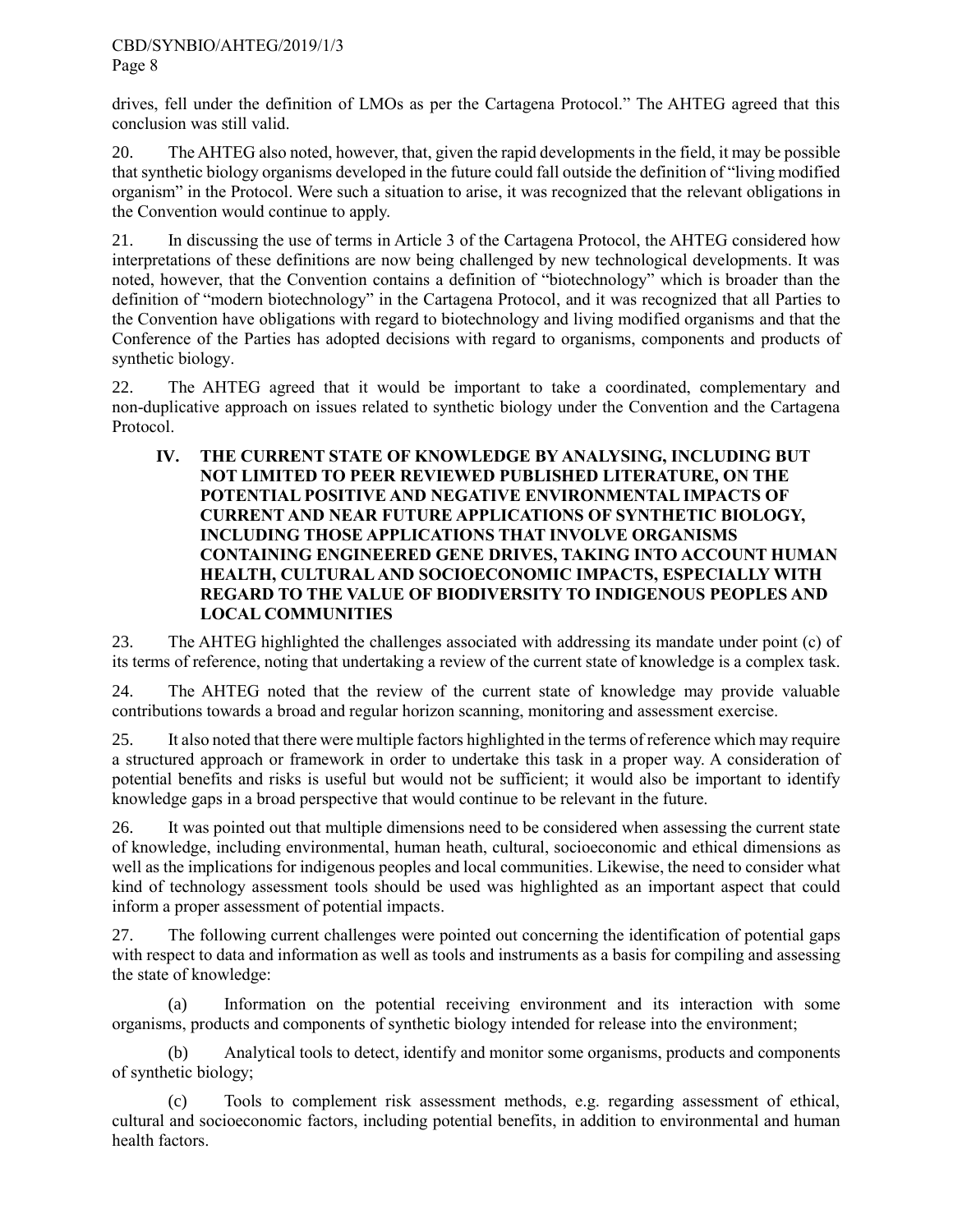28. The AHTEG recalled its discussion on risk assessment and risk management during its 2017 meeting as reflected in section 3.5 of the report on [that meeting](https://www.cbd.int/doc/c/aa10/9160/6c3fcedf265dbee686715016/synbio-ahteg-2017-01-03-en.pdf) and agreed that these considerations were still valid.

29. The AHTEG noted that more information for assessing potential impacts may become available in the future (e.g. during contained use experiments, field trials, at the time of release, by modelling), highlighting that the state of knowledge will be constantly evolving as new information becomes available.

30. The AHTEG also pointed out that experience from the risk assessment of LMOs as well as other fields, such as technology assessment and experience with and management of invasive alien species, could be a useful source of information to anticipate potential impacts. The usefulness of the Biosafety Clearing-House as a source of information was also highlighted.

31. The AHTEG noted that some applications of synthetic biology aimed at biodiversity conservation could raise a number of conceptual and legal issues with regard to the status of protected or threatened species, regulation of trade in wildlife products and the compatibility of these approaches with conservation and the cultural practices of indigenous peoples and local communities. These issues may warrant further consideration in cooperation with the appropriate bodies, e.g. CITES.

32. The AHTEG also noted that synthetic biology could raise more general issues regarding the nature of biological diversity.

33. The AHTEG recognized that the state of knowledge on potential impacts of current and near future applications of synthetic biology should consider that, for indigenous peoples and local communities, those applications that may impact their traditional knowledge, innovation, practices, livelihoods and use of land, resources and water should seek their free, prior and informed consent, and the assessment of those applications is usually undertaken in a participatory manner involving the whole community.

34. The AHTEG noted that the online forum and the submissions on synthetic biology raised a number of general considerations related to potential positive and negative impacts from current and near-future applications of synthetic biology, recognizing that these were similar to the points reflected in the 2015 meeting of the AHTEG. These considerations are summarized in [CBD/SYNBIO/AHTEG/2019/INF/4,](https://www.cbd.int/doc/c/b512/a227/b9ab92674c7c8d453a220f9d/synbio-ahteg-2019-01-inf-04-en.pdf) paragraph 3.

# **V. OPTIONS FOR REGULAR HORIZON SCANNING, MONITORING AND ASSESSMENT**

35. The AHTEG recalled that the Conference of the Parties, in decision 14/19, paragraph 3, agreed that broad and regular horizon scanning, monitoring and assessment of the most recent technological developments was needed for reviewing new information regarding the potential positive and potential negative impacts of synthetic biology vis-à-vis the three objectives of the Convention and those of the Cartagena Protocol and Nagoya Protocol, and had mandated the AHTEG to recommend options in this regard.

36. The AHTEG considered this agenda item in the light of the other agenda items which provided some relevant experience in reviewing information regarding the potential impacts of synthetic biology visà-vis the Convention and the protocols.

37. The AHTEG considered that the process for horizon scanning, monitoring and assessment requires the following steps:

- (a) Information gathering;
- (b) Compilation, organization and synthesis of information;
- (c) Assessment;
- (d) Reporting on outcomes.

38. The AHTEG suggested that:

(a) The steps of information gathering and of compiling, organizing and synthesizing of information, should be coordinated by the Secretariat;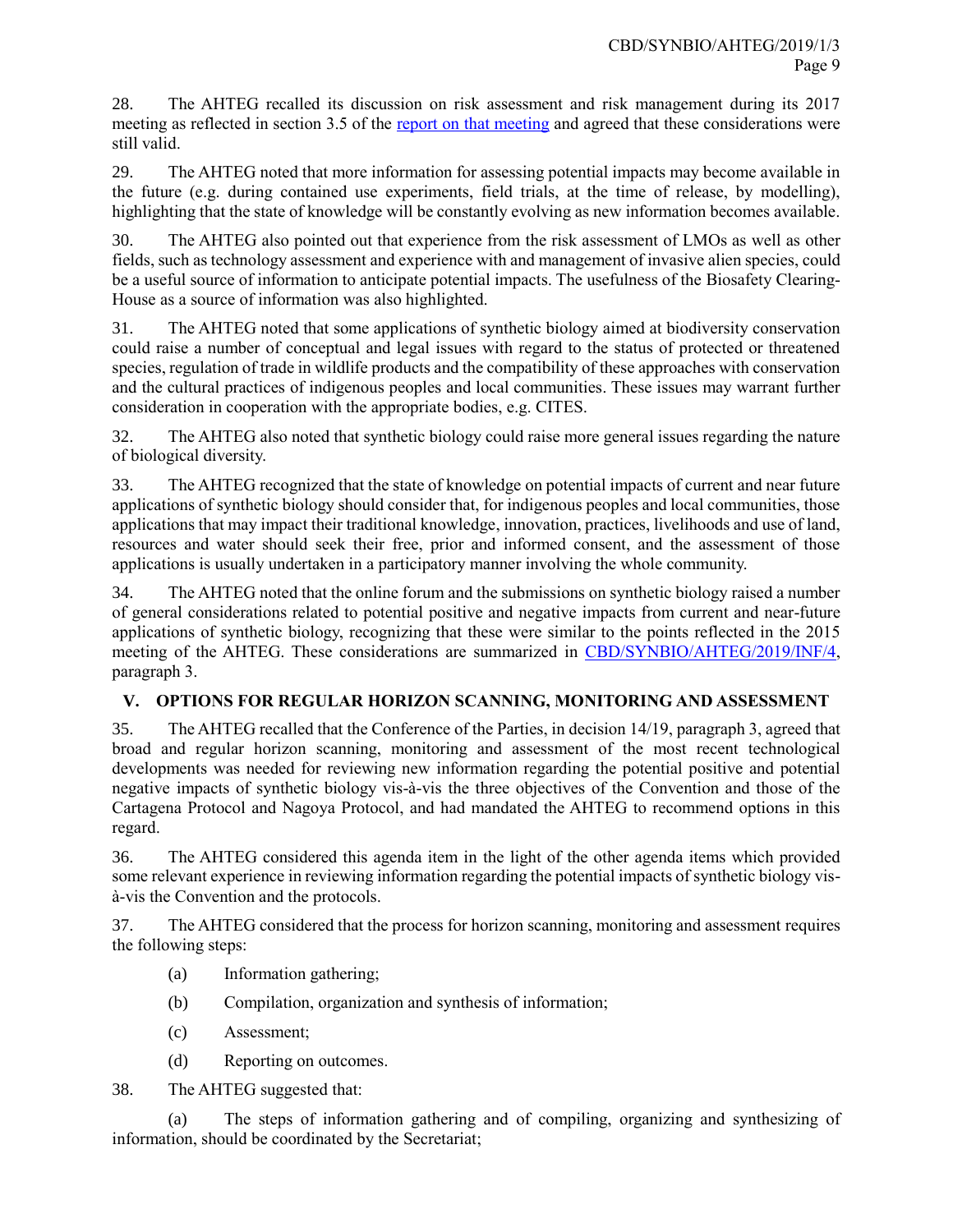#### CBD/SYNBIO/AHTEG/2019/1/3 Page 10

(b) The steps of assessing the information and of reporting on outcomes should be undertaken primarily by a multidisciplinary technical expert group, and/or another assessment body. The Subsidiary Body on Scientific, Technical and Technological Advice may have a role in approving the main conclusions of the process;

(c) Other actors could be involved in the steps as further elaborated in paragraph 41 and the table in the appendix.

39. The outcomes of the process would be reviewed by the Subsidiary Body on Scientific, Technical and Technological Advice, and its conclusions and recommendations would be submitted to the Conference of the Parties and, where appropriate, the Parties to the Cartagena Protocol and/or the Parties to the Nagoya Protocol, for consideration. The outcomes of the assessment, related conclusions and recommendations of the Subsidiary Body on Scientific, Technical and Technological Advice, and related decisions of the Conference of the Parties and the Parties to the protocols, may also be used by other bodies under the Convention and the protocols (such as the compliance committees), may be communicated to relevant bodies in the United Nations system, may be used to inform decision-making by individual Parties and others, and may be used to support capacity-building.

40. The process, comprising the four steps, would be a periodic one, with each cycle occurring over an intersessional period (i.e. a biennium). The process would be kept under review by the Subsidiary Body on Scientific, Technical and Technological Advice and the Conference of the Parties with a periodic review of the effectiveness of the process.

41. The AHTEG also noted the following considerations:

(a) Possible mechanisms for the step of information gathering include: submissions of information through notifications, outreach to relevant institutions and intergovernmental organizations, online forums and other existing tools, such as national reports, and the clearing-house mechanism;

(b) Mechanisms for information gathering should seek inputs from a diverse range of actors, facilitate the engagement of indigenous peoples and local communities, among other major groups, and build on the work done by other processes (including relevant horizon scanning or technology assessment processes, such as those under United Nations bodies and processes);

(c) All of the information compiled and synthesized could be made available, including through the clearing-house mechanism;

(d) Some issues identified during one cycle may need to continue to be considered in subsequent cycles with a view to supporting ongoing monitoring of these issues;

(e) Consistency in the way the process is carried out would be important with a view to obtaining results that could be comparable over time;

Expertise from a broad range of disciplines, as well as interdisciplinary and intercultural expertise, would be necessary, especially for the assessment step;

(g) The selection of experts for the multidisciplinary technical expert group, and/or another assessment body will be undertaken in accordance with the consolidated modus operandi of Subsidiary Body on Scientific, Technical and Technological Advice;

(h) The assessment step should employ tools and approaches to enable a participatory assessment process;

(i) The assessment step may be supported by, among other things, commissioning technology assessment exercises and/or collaborative activities with regional and national technology assessment platforms;

(j) Key actors in the horizon scanning, monitoring and assessment process, including consultants and members of any assessment body, should be subject to the procedure for avoiding or managing conflicts of interest set out in decision 14/33;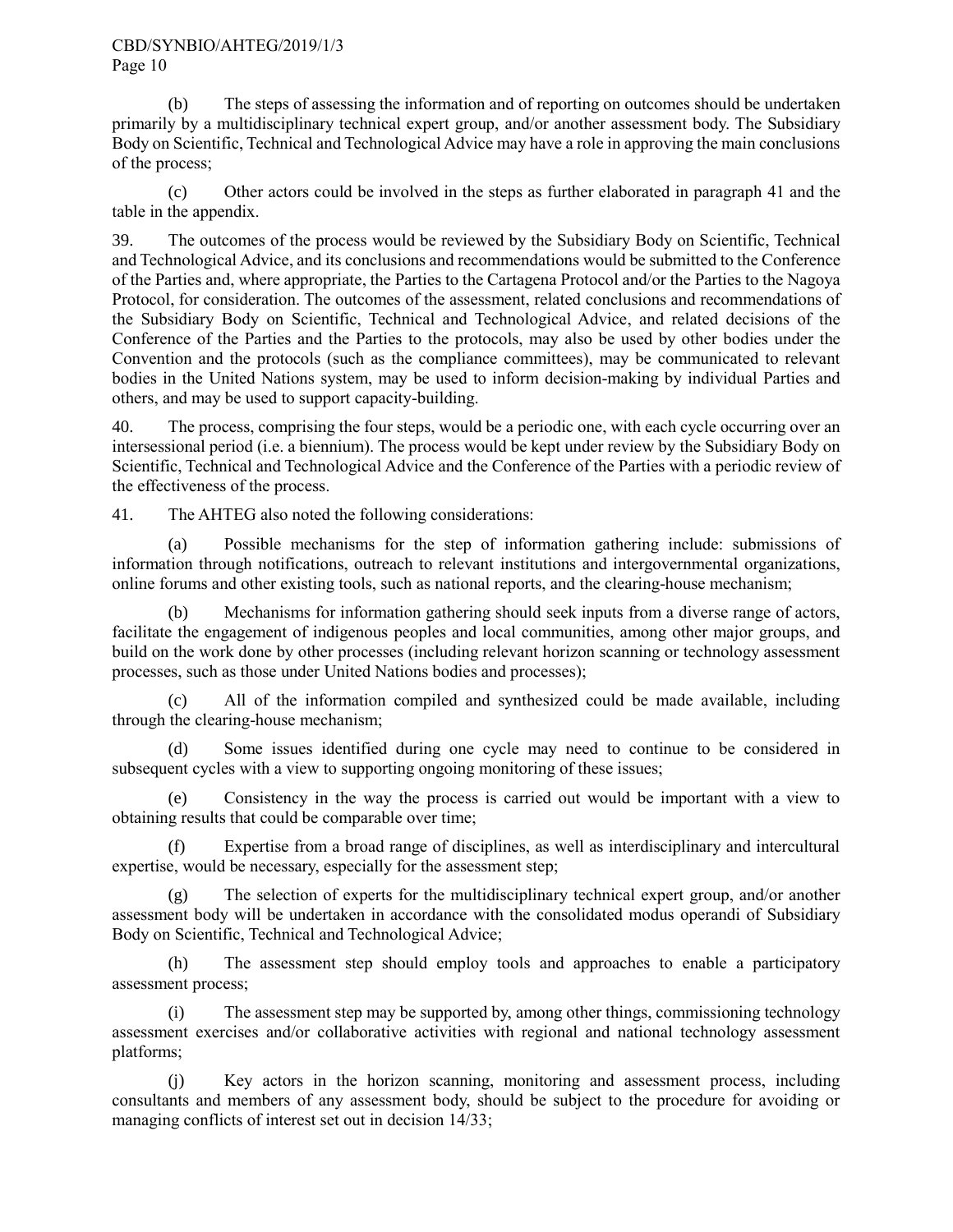(k) Online mechanisms could support the various steps of the process, but face-to-face meetings would be necessary for the assessment step;

(l) External review of the draft outcomes of the process would be desirable to ensure their quality;

(m) Efforts would be needed to communicate the outputs effectively to a broad range of potential users, in a culturally appropriate format and in the official languages of the United Nations and, where possible, in local languages;

(n) The capacity, cost implications and effectiveness of the process, including the foregoing considerations, would need to be taken into account;

(o) Collaboration with other bodies in the United Nations system could be explored to support the horizon scanning, monitoring and assessment process;

(p) Efforts should be made to ensure the transparency of the process;

(q) Other bodies under the Convention and the protocols (e.g. the Informal Advisory Committee to the Clearing-House Mechanism, the Informal Advisory Committee on Biosafety Clearing-House) should contribute to various steps of the process and make use of the outcomes, as appropriate.

42. An overview of the options for the process is also presented in the appendix below.

# **VI. RELATIONSHIP BETWEEN SYNTHETIC BIOLOGY AND THE CRITERIA SET OUT IN DECISION IX/29, PARAGRAPH 12**

43. The AHTEG deliberated extensively on how synthetic biology developments could be related to each of the criteria listed below as per decision IX/29.

44. The AHTEG recognized the challenge in bringing the criteria into context, understanding the criteria and the lack of guidance as to how they should be applied. The AHTEG noted the difficulty in applying the criteria to a broad topic, such as synthetic biology. There were questions regarding the suitability and wording of the criteria for identifying new and emerging issues. Recalling its mandate,<sup>6</sup> the AHTEG noted that it would be for the Subsidiary Body on Scientific, Technical and Technological Advice and the Conference of the Parties to take its advice into account in considering whether synthetic biology should be a new and emerging issue.

*Criterion (a) Relevance of the issue to the implementation of the objectives of the Convention and its existing programmes of work*

45. The AHTEG agreed that organisms, products and components developed through the use of synthetic biology were relevant to the implementation of the Convention and its programmes of work.

*Criterion (b) New evidence of unexpected and significant impacts on biodiversity*

l

46. Experts had a range of perspectives regarding this criterion. There was an extensive discussion on the nature of evidence and what is considered evidence.

<sup>6</sup> Decision 14/19, annex, paragraph (a): "The Ad Hoc Technical Expert Group on Synthetic Biology shall provide advice on the relationship between synthetic biology and the criteria set out in decision IX/29, paragraph 12, in order to contribute to the completion of the assessment requested in decision XII/24, paragraph 2, building on the preliminary analysis prepared by the Executive Secretary in document CBD/SBSTTA/22/INF/17".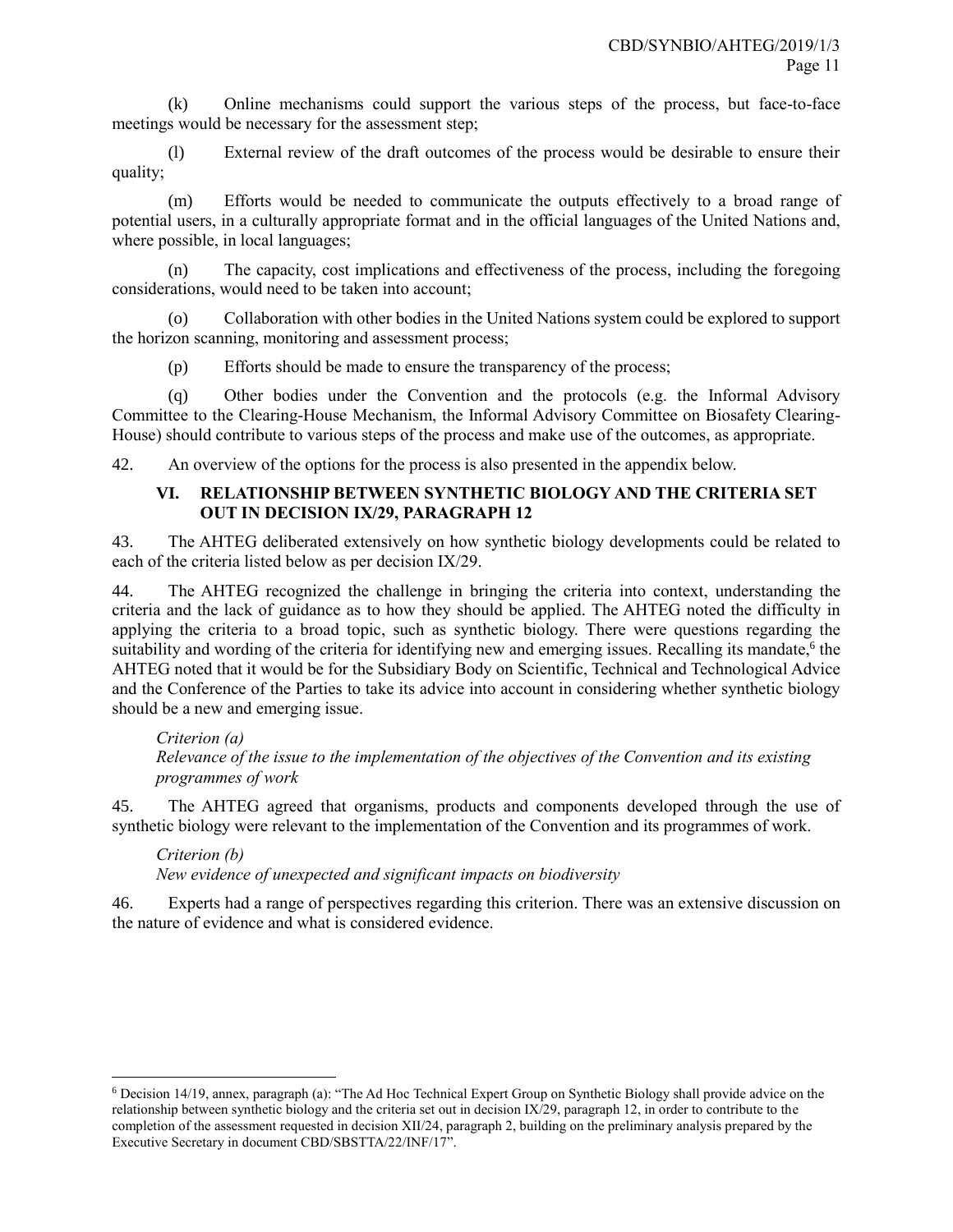*Criterion (c) Urgency of addressing the issue/imminence of the risk caused by the issue to the effective implementation of the Convention as well as the magnitude of actual and potential impact on biodiversity*

47. Experts had a range of perspectives regarding this criterion, including with respect to the imminence of possible release of organisms, components and products of synthetic biology. The interconnections between criteria (c), (d) and (e) were noted.

48. It was acknowledged that current regulatory mechanisms, including the Cartagena Protocol, already provide a framework for addressing the potential adverse effects of most organisms resulting from synthetic biology, including organisms that are likely to be produced by synthetic biology in the near future. On the other hand, some experts identified the lack of control strategies for engineered gene drives, including those with a greater potential for transboundary movement, as well as the lack of traceability and detectability methods for certain genome edited organisms and products thereof.

## *Criterion (d) Actual geographic coverage and potential spread, including rate of spread, of the identified issue relating to the conservation and sustainable use of biodiversity*

49. Views differed on the actual geographical coverage and potential spread, including the rate of spread, of organisms, components and products produced from synthetic biology. It was noted that some of the applications of synthetic biology, such as engineered gene drives, have not been released, and, thus, the actual geographical spread of these cannot be assessed. It was also noted that applications, such as gene drives or horizontal engineered genetic alteration agents, may have the potential for rapid spread over a wide geographical range.

50. It was noted that, for genome-edited organisms, the current lack of tools to detect these organisms could lead to them spreading more widely.

51. The continued expansion of access to the tools of synthetic biology was highlighted with regard to its potential to enable rapid spread and development of synthetic biology and its applications. Likewise, the increased accessibility of these tools could facilitate the release of organisms, components and products of synthetic biology by new actors (e.g. for example, do it yourself (DIY) practitioners and artists), which could pose challenges to the conservation and sustainable use of biodiversity.

*Criterion (e) Evidence of the absence or limited availability of tools to limit or mitigate the negative impacts of the identified issue on the conservation and sustainable use of biodiversity*

52. Experts had a range of perspectives regarding this criterion.

53. It was acknowledged that current regulatory mechanisms, including the Cartagena Protocol, provide a framework for addressing the potential adverse effects of most organisms resulting from synthetic biology. However, some experts highlighted the lack of analytical tools for the detection, identification, and monitoring of some products and organisms of synthetic biology, and the lack of control measures as posing challenges for the mitigation of negative impacts. It was noted that the detectability of single nucleotide or small genomic changes could pose further challenges for some countries. Further, some noted that there is a lack of appropriate tools for performing risk assessment to address the specific challenges from some organisms, products and components of synthetic biology.

*Criteria (f) and (g) Magnitude of actual and potential impacts of the identified issue on human well-being*

*Magnitude of actual and potential impact of the identified issue on productive sectors and economic well-being as related to the conservation and sustainable use of biodiversity*

54. The AHTEG considered criteria (f) and (g) together. Experts had a range of perspectives regarding these criteria.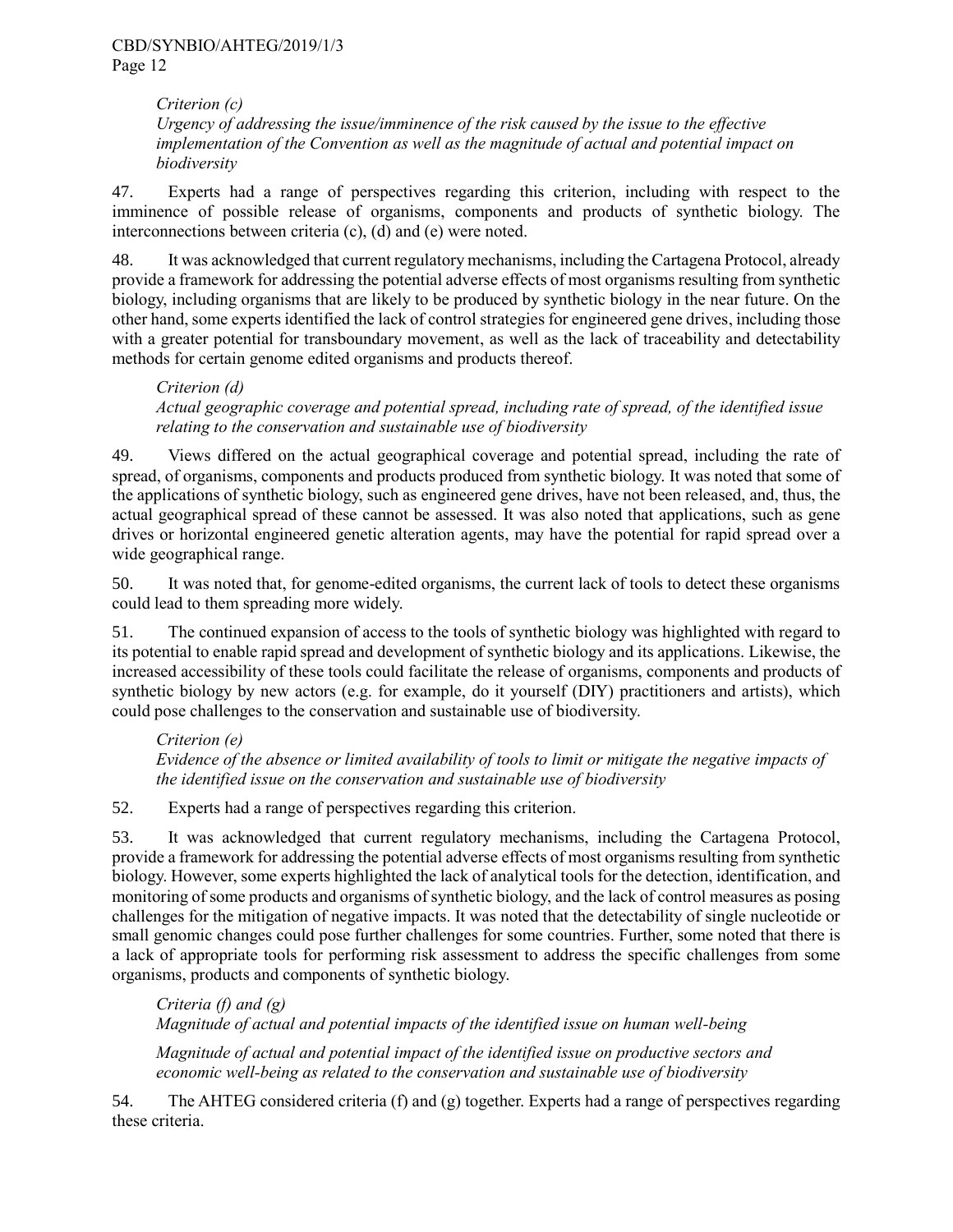55. Potential health impacts were noted with respect to the reduction in vector-borne diseases, the reduction of the cost of pharmaceuticals through the utilization of synthetic biology, and the production of new vaccines. Potential impacts were noted regarding the challenges of shifting land use, lack of informed consent for society and lack of free, prior informed consent for indigenous peoples and local communities, and economic losses for small farmers. However, it was noted that the magnitude of impacts of synthetic biology, positive or negative, cannot be predicted in a generalized manner and should be assessed on a caseby-case basis, taking into account a broad range of areas beyond an environmental context.

56. The AHTEG recalled that the issue of digital sequence information on genetic resources and fair and equitable benefit-sharing was initially identified during its 2015 meeting and is now being considered through the process set out in decision  $\frac{14}{20}$ . It noted the relevance of the issue to synthetic biology and human and economic well-being.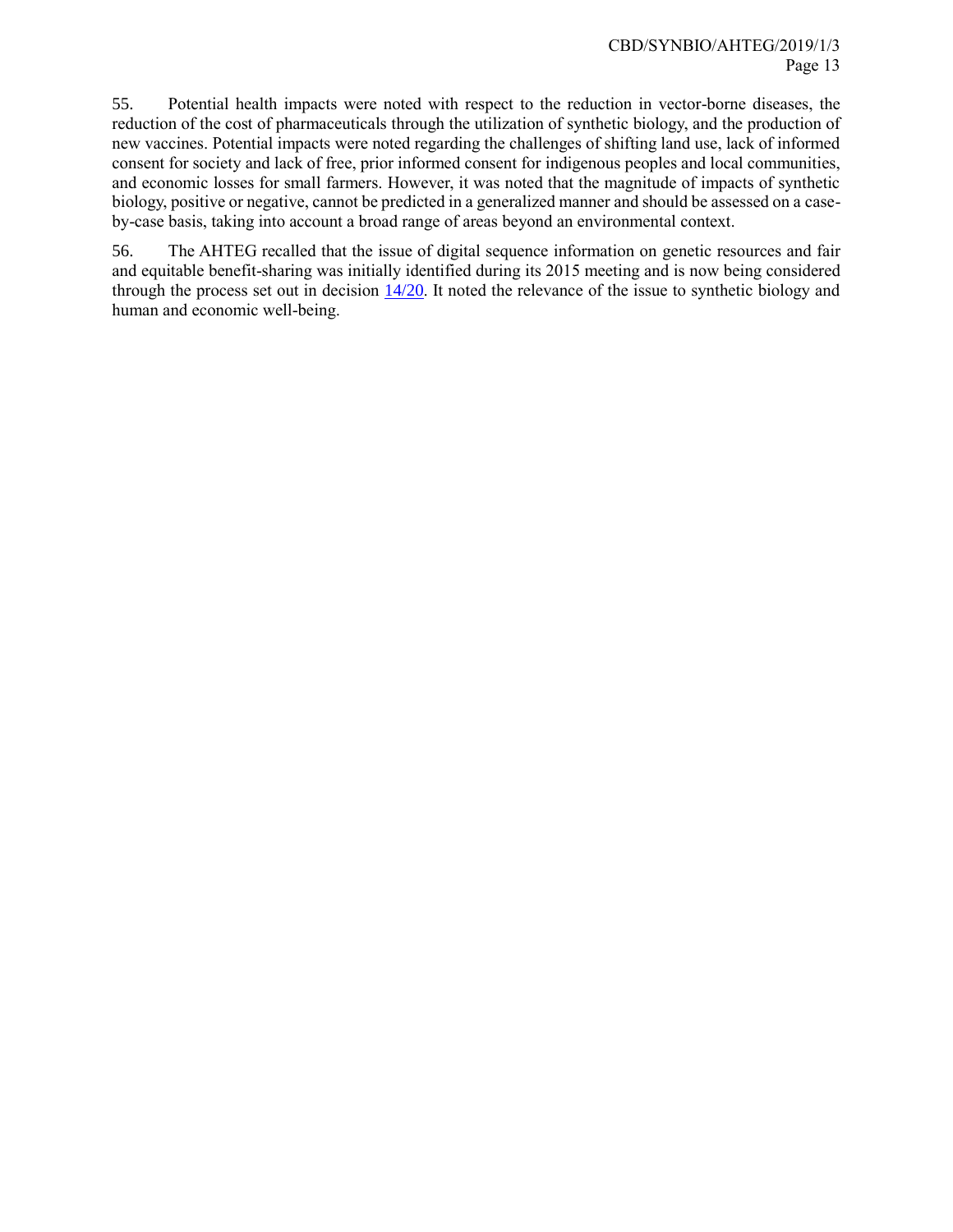*Appendix*

# **Overview of possible elements of a process for broad and regular horizon scanning, monitoring and assessment**

| Process and steps                                                         |                                      | <b>Coordinating actors</b>                                                 | Other actors, considerations and options                                                                                                                                                                                                                           |
|---------------------------------------------------------------------------|--------------------------------------|----------------------------------------------------------------------------|--------------------------------------------------------------------------------------------------------------------------------------------------------------------------------------------------------------------------------------------------------------------|
| <b>Horizon</b><br>scanning,<br>monitoring<br>and<br>assessment<br>process | (a) Information<br>gathering         | Secretariat<br>$\bullet$                                                   | Possible mechanisms include: submissions of information through<br>notifications, outreach to relevant institutions and<br>intergovernmental organizations, online forums and other existing<br>tools, such as national reports, and the clearing-house mechanism. |
|                                                                           |                                      |                                                                            | Seek inputs from a diverse range of actors, facilitate engagement<br>of indigenous peoples and local communities, among others, and<br>build on the work done by other relevant horizon scanning or<br>technology assessment processes.                            |
|                                                                           |                                      |                                                                            | The work of the Secretariat could be supported through the use of<br>consultants.                                                                                                                                                                                  |
|                                                                           |                                      |                                                                            | Some issues identified during one cycle may need to continue to<br>be considered in subsequent cycles, with consistency in the way<br>the process is carried out with a view to obtaining results that<br>could be comparable over time.                           |
|                                                                           | (b) Compilation,<br>organization and | Secretariat<br>$\bullet$                                                   | All of the information compiled and synthesized could be made<br>available, including through the clearing-house mechanism.                                                                                                                                        |
|                                                                           | synthesis of<br>information          |                                                                            | The work of the Secretariat could be supported through the use of<br>consultants.                                                                                                                                                                                  |
|                                                                           | (c) Assessment                       | Multidisciplinary technical expert group and/or<br>another assessment body | Expertise from a broad range of disciplines, as well as<br>$\bullet$<br>interdisciplinary and intercultural expertise necessary.                                                                                                                                   |
|                                                                           |                                      | Subsidiary Body on Scientific, Technical and                               | Face-to-face meetings with support of online mechanisms.<br>$\bullet$                                                                                                                                                                                              |
|                                                                           |                                      | Technological Advice (approval of the main<br>conclusions of the process)  | Employ tools and approaches to enable a participatory assessment<br>$\bullet$<br>process.                                                                                                                                                                          |
|                                                                           |                                      |                                                                            | Selection of experts for the multidisciplinary technical expert<br>group, and/or another assessment body will be undertaken in<br>accordance with the consolidated modus operandi of Subsidiary<br>Body on Scientific, Technical and Technological Advice.         |
|                                                                           |                                      |                                                                            | Key actors in the horizon scanning, monitoring and assessment<br>process, including consultants and members of any assessment<br>body, should be subject to the procedure for avoiding or managing<br>conflicts of interest set out in decision 14/33.             |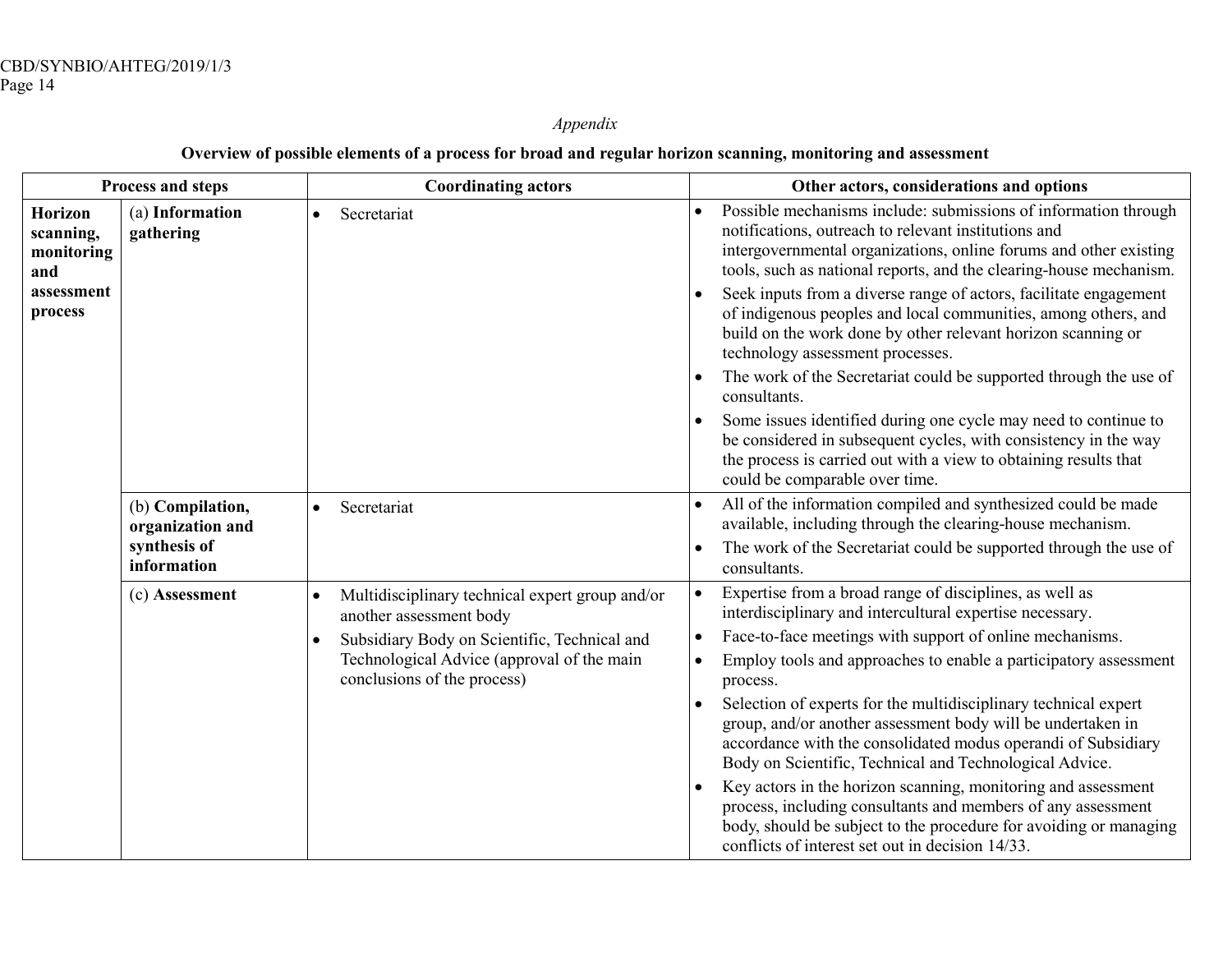| Process and steps                                | <b>Coordinating actors</b>                                                                                                                                                                                                                                                                                                                                                              | Other actors, considerations and options                                                                                                                                                                    |
|--------------------------------------------------|-----------------------------------------------------------------------------------------------------------------------------------------------------------------------------------------------------------------------------------------------------------------------------------------------------------------------------------------------------------------------------------------|-------------------------------------------------------------------------------------------------------------------------------------------------------------------------------------------------------------|
|                                                  |                                                                                                                                                                                                                                                                                                                                                                                         | Assessment step may be supported by, among other things,<br>commissioning technology assessment exercises and/or<br>collaborative activities with regional and national technology<br>assessment platforms. |
| (d) Reporting on<br>outcomes                     | Multidisciplinary technical expert group, and/or<br>$\bullet$<br>another assessment body reports to Subsidiary<br>Body on Scientific, Technical and Technological<br>Advice.<br>Subsidiary Body on Scientific, Technical and<br>$\bullet$<br>Technological Advice reports to Conference of<br>the Parties (and/or Parties to the Cartagena<br>Protocol, Parties to the Nagoya Protocol) | External review of the draft outcomes.<br>Communicate the outputs effectively to a broad range of potential<br>users, in a culturally appropriate format and languages.                                     |
| Use of outcomes in support of<br>decision-making | Subsidiary Body on Scientific, Technical and<br>$\bullet$<br>Technological Advice (review of outcomes,<br>preparation of conclusions and<br>recommendations)<br>Conference of the Parties and/or Parties to the<br>$\bullet$<br>Cartagena Protocol, Parties to the Nagoya<br>Protocol (decision-making)<br>Parties and others, including other United<br>$\bullet$<br>Nations bodies.   |                                                                                                                                                                                                             |
| Review of process and its<br>effectiveness       | Conference of the Parties on basis of review by<br>$\bullet$<br>Subsidiary Body on Scientific, Technical and<br><b>Technological Advice</b>                                                                                                                                                                                                                                             |                                                                                                                                                                                                             |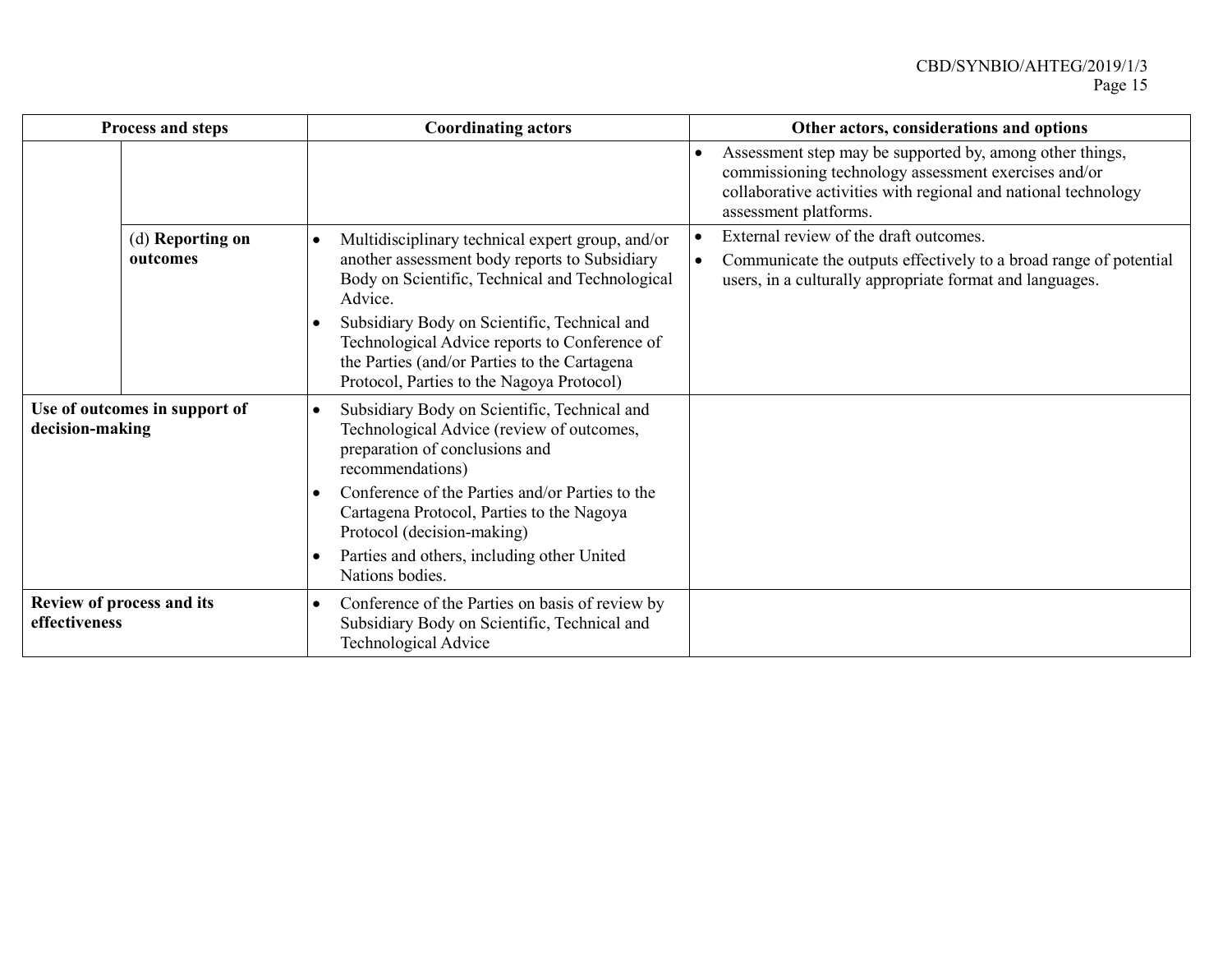### *Annex II*

# **LIST OF PARTICIPANTS**

#### **Experts nominated by Parties**

#### **Australia**

1. Ms. Louisa Matthew Scientist Regulatory Practice and Compliance Branch / Regulatory Practice Section Office of the Gene Technology Regulator Canberra, Australia Email: louisa.matthew@health.gov.au

#### **Austria**

2. Mr. Helmut Gaugitsch Head of Unit Environment Agency Austria Vienna, Austria Email: helmut.gaugitsch@umweltbundesamt.at

#### **Belarus**

3. Ms. Galina Mozgova Head of National Coordination Biosafety Centre Institute of Genetics and Cytology at the National Academy of Sciences of Belarus Minsk, Belarus Email: g.mozgova@yandex.ru;

#### **Benin**

4. Mr. Félicien Amakpe General Directorate of Forests and Natural Resources Management Ministry of the Environment and Sustainable Development Abomey, Benin Email: famakpem@hotmail.com, cenadbenin@gmail.com

#### **Brazil**

5. Ms. Luciana Pimenta Ambrozevicius Agricultural Attaché Embassy of Brazil in Ottawa Ottawa, Canada Email: luciana.pimenta@agricultura.gov.br; ambrolulu@yahoo.com.br;

#### **Bulgaria**

6. Mr. Nikolay Tzvetkov State Expert Biodiversity Department, National Nature Protection Ministry of Environment and Water Sofia, Bulgaria Email: ntsvetkov@moew.government.bg, nktzvetkov@googlemail.com;

### **Canada**

7. Mr. James Louter Manager Biotechnology Section, Science and Technology Branch Environment and Climate Change Canada Gatineau, Canada Email: jim.louter@canada.ca

## **China**

8. Mr. Yongbo Liu Associate Professor Chinese Research Academy of Environmental Sciences Beijing, China Email: liuyb@craes.org.cn; liu.yongbo@yahoo.com;

#### **Colombia**

9. Mr. Carlos Augusto Ospina Bravo Biologist Ministry of Environment and Sustainable Development Bogota, Colombia Email: COspina@minambiente.gov.co

## **Cuba**

10. Mr. Lazaro Regalado Senior Specialist in Regulation, Safety and Control Ministry of Science, Technology and Environment Havana, Cuba Email: lregalado@orasen.co.cu, rgalfo@ceniai.inf.cu

#### **Ecuador**

11. Ms. Maria de Lourdes Torres Biotechnology Director Universidad San Francisco de Quito Quito, Ecuador Email: ltorres@usfq.edu.ec; madeltotorres@gmail.com;

# **Germany**

12. Ms. Margret Engelhard Department II 3, Integrated Nature Conservation and Sustainable Use, GMO Regulation Federal Agency for Nature Conservation Bonn, Germany Email: margret.engelhard@bfn.de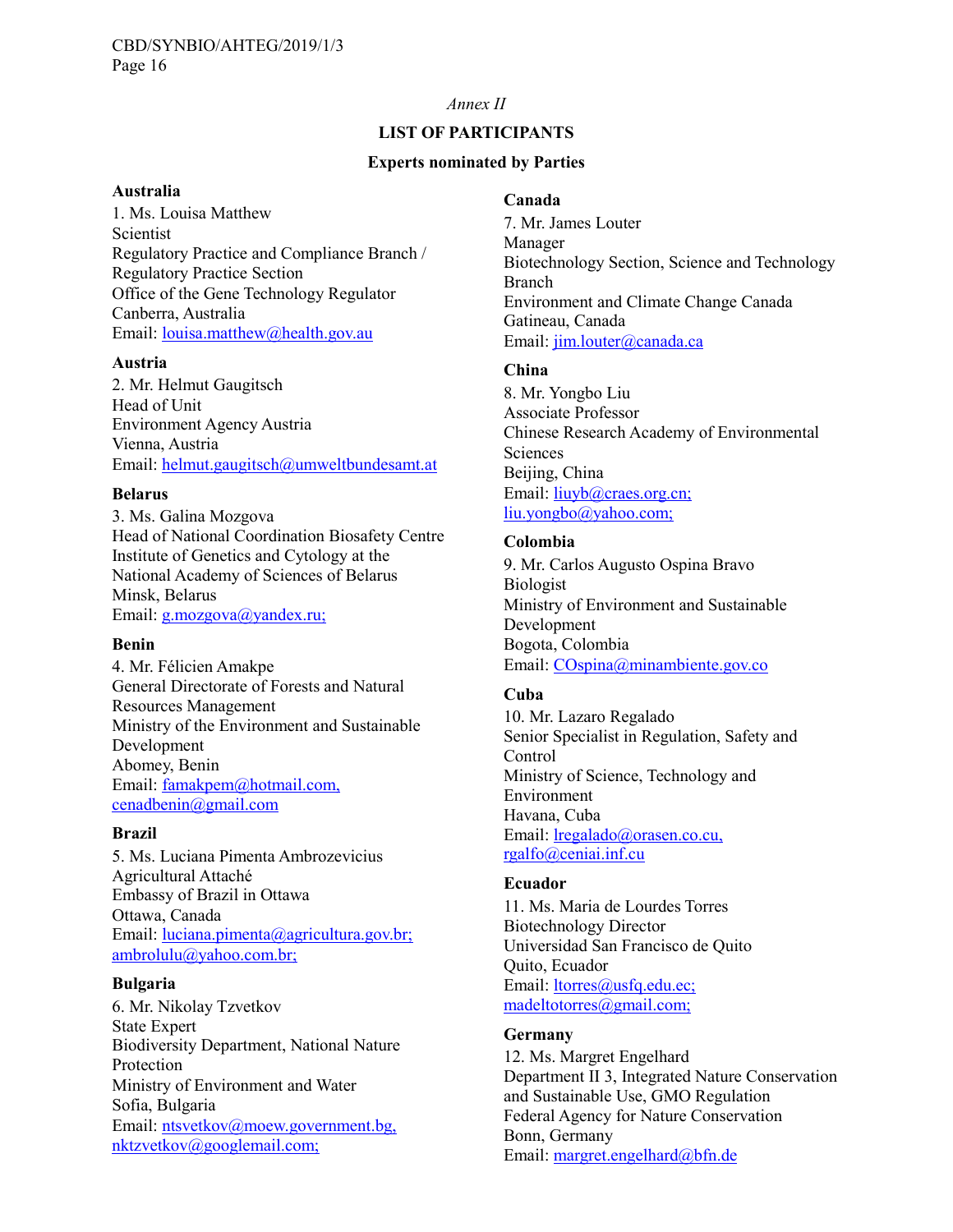## **Madagascar**

13. Mr. Jean Roger Rakotoarijaona Director of Environmental Information National Office for the Environment of Madagascar Antananarivo, Madagascar Email: jr.rakotoarijaona@gmail.com, die.one@pnae.mg

## **Malaysia**

14. Ms. Anita Anthonysamy Department of Biosafety Ministry of Water, Land and Natural Resources Putrajaya, Malaysia Email: anita@nre.gov.my, anita.ant@gmail.com

# **Namibia**

15. Mr. Filemon Nghitilanganye Shindume Scientific Officer Ministry of Agriculture, Water and Forestry Windhoek, Namibia Email: nghitila2000@yahoo.com.au

# **Norway**

16. Mr. Casper Linnestad Senior Adviser Ministry of Climate and Environment Oslo, Norway Email: casper.linnestad@kld.dep.no

## **Republic of Moldova**

17. Ms. Angela Lozan Manager, Biodiversity Office Ministry of Agriculture, Regional Development and Environment Chisinau, Republic of Moldova Email: angelalozan@yahoo.com

# **Serbia**

18. Mr. Aleksej Tarasev Head of Department of Evolutionary Biology Institute for Biological Research, University of Belgrade Belgrade, Serbia Email: tarasjev@ibiss.bg.ac.rs; [tarasjev@yandex.ru](mailto:tarasjev@yandex.ru)

## **Slovenia**

19. Mr. Martin Batič **Secretary** Ministry of Environment and Spatial Planning Ljubljana, Slovenia Email: martin.batic@gov.si; martin.batic1@guest.arnes.si

# **South Africa**

20. Ms. Ntakadzeni Tshidada Deputy Director, Biosafety and Alien Invasive Species Department of Environmental Affairs Pretoria, South Africa Email: NTshidada@environment.gov.za; ntaka25@gmail.com

# **Syrian Arab Republic**

21. Mr. Ossama AbdelKawy International Science Consultant Cairo, Egypt Email: [elkawyo@gmail.com](mailto:elkawyo@gmail.com)

# **Viet Nam**

22. Ms. Thi Thu Hien Le Deputy Director, Institute of Genome Research Viet Nam Academy of Science and Technology Hanoi, Viet Nam Email: [hienlethu@igr.ac.vn;](mailto:hienlethu@igr.ac.vn) [hienlethu@hotmail.com](mailto:hienlethu@hotmail.com)

## **Experts nominated by other Governments**

## **United States of America**

23. Ms. Jennifer Shinen Life Sciences Officer, Office of Conservation and Water Bureau of Oceans, International Environmental and Scientific Affairs United States Department of State Washington DC, United States of America Email: shinenjl@state.gov; jlshinen@gmail.com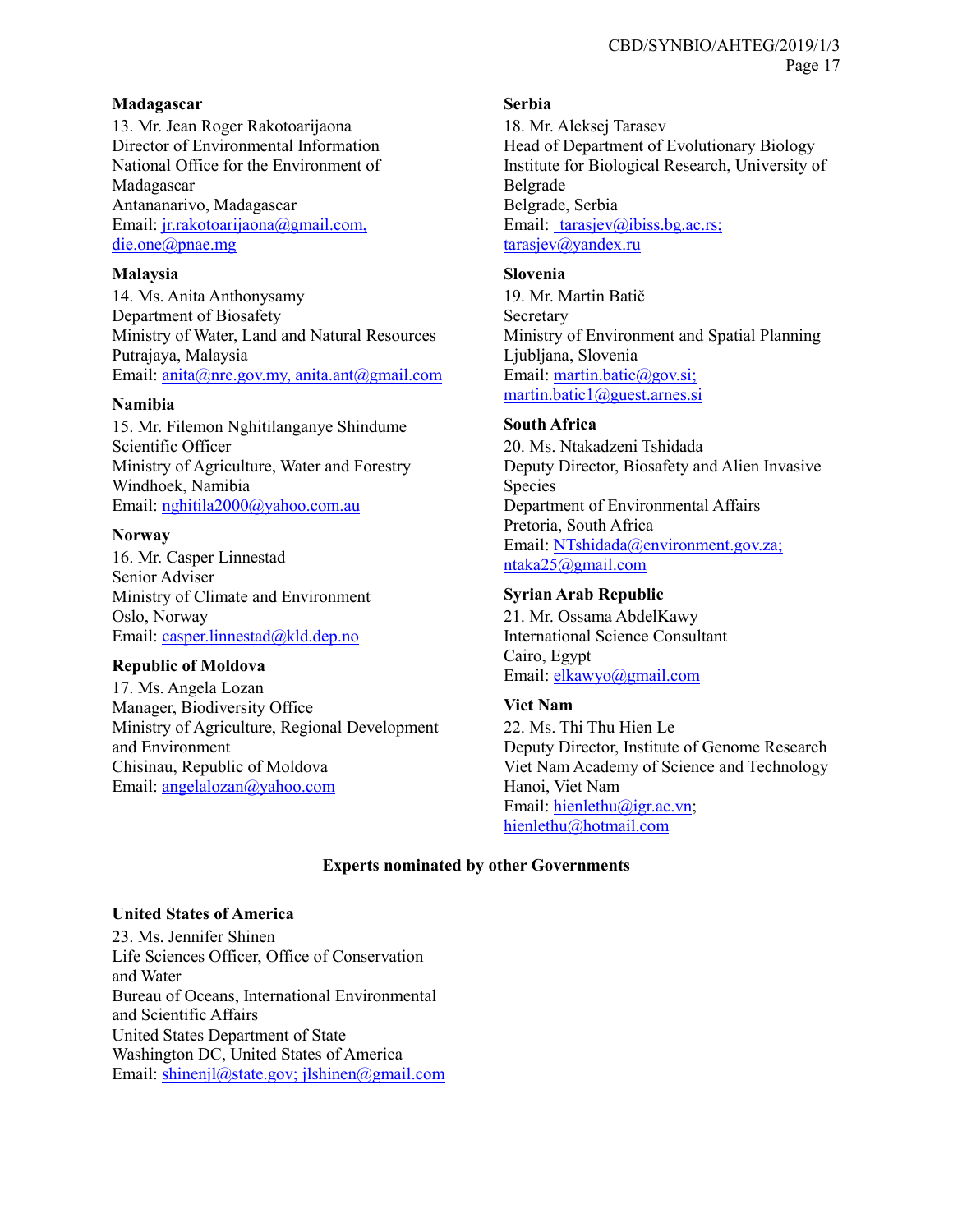# **Experts nominated by indigenous peoples and local community organizations**

## **O le Siosiomaga Society Inc.**

24. Mr. Telei'ai Sapa Saifaleupolu Environmental Consultant O le Siosiomaga Society Inc. Tuamasaga, Samoa Email: [s.saifaleupolu@gmail.com;](mailto:s.saifaleupolu@gmail.com) [s\\_saifaleupolu@yahoo.com.au](mailto:s_saifaleupolu@yahoo.com.au)

# **Red de Mujeres Indígenas sobre Biodiversidad de América Latina y el Caribe (RMIB-LAC)**

25. Ms. Maria Yolanda Teran Maigua Doctora en educación Andes Chinchasuyu Red de Mujeres Indígenas sobre Biodiversidad de América Latina y el Caribe Quito, Ecuador Email: yolanda.teran7@gmail.com, mteran@unm.edu

# **Experts nominated by organizations**

# **World Health Organization (WHO)**

26. Ms. Rosamund Lewis Department of Infectious Hazards Management World Health Organization Geneva, Switzerland Email: lewisr@who.int

#### **International Union for Conservation of Nature (IUCN)**

27. Mr. Dan Tompkins Project Manager, Science Strategy International Union for Conservation of Nature (IUCN) Auckland, New Zealand Email: dant@pf2050.co.nz

## **ETC Group**

28. Mr. Jim Thomas Co-Executive Director ETC Group Val-David, Canada Email: jim@etcgroup.org

## **Federation of German Scientists**

29. Ms. Ricarda Steinbrecher Working Group on Agriculture and Biodiversity, including Biotechnology Federation of German Scientists Oxford, United Kingdom of Great Britain and Northern Ireland Email: [R.Steinbrecher@econexus.info](mailto:R.Steinbrecher@econexus.info)

# **J. Craig Venter Institute (JCVI)**

30. Mr. Robert M. Friedman Vice President for Public Policy J. Craig Venter Institute La Jolla, United States of America Email: rfriedman@jcvi.org

## **Third World Network (TWN)**

31. Ms. Lim Li Ching Researcher Third World Network Penang, Malaysia Email: ching@twnetwork.org;

## **EuropaBio (European Association for Bioindustries)**

32. Ms. Felicity Keiper European Association for Bioindustries Brussels, Belgium Email: [felicity.keiper@basf.com;](mailto:felicity.keiper@basf.com)

## **GenØk - Centre for Biosafety**

33. Ms. Sarah Agapito Tenfen Scientist GenØk - Centre for Biosafety Tromsø, Norway Email: [sarah.agapito@genok.no;](mailto:sarah.agapito@genok.no) [sarahagro@gmail.com](mailto:sarahagro@gmail.com)